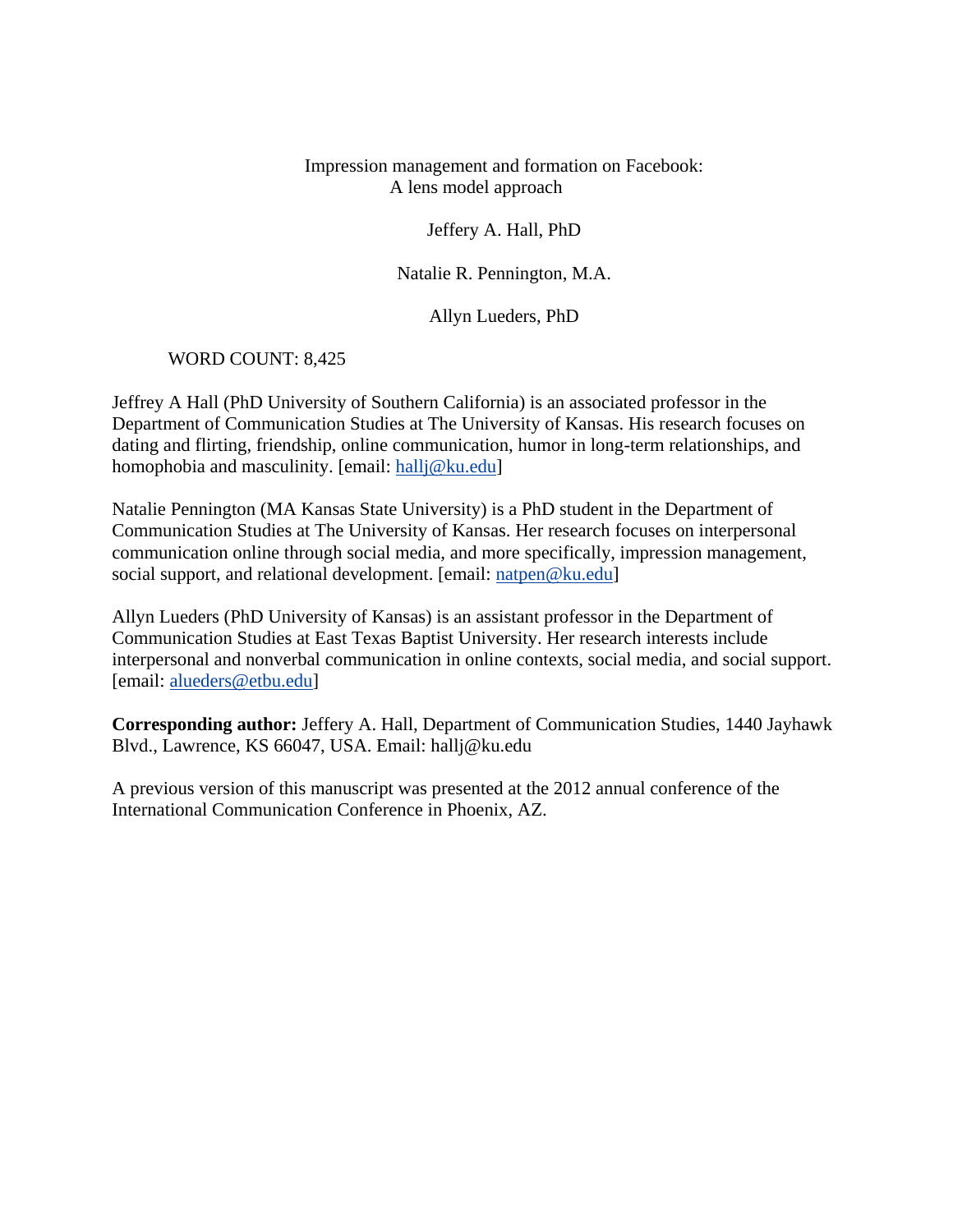### **Abstract**

To extend research on online impression formation and warranting theory, the present investigation reports a Brunswick lens model analysis of Facebook profiles. Facebook users' (*N* = 100) personality (i.e., extraversion, agreeableness, conscientiousness, neuroticism, openness) was self-reported. Facebook users' profiles were then content analyzed for the presence and rate of 53 cues. Observers  $(N = 35)$ , who were strangers to profile owners, estimated profile owner personality. Results indicate that observers could accurately estimate profile owners' extraversion, agreeableness, and conscientiousness. For all personality traits except neuroticism, unique profile cues were diagnostic warrants of personality (i.e., indicative of profile owner personality and used to estimate personality by strangers). The results are discussed in relation to warranting theory, impression formation, and lens model research.

#### **Keywords**

Facebook, lens model, online impression formation, online impression management, personality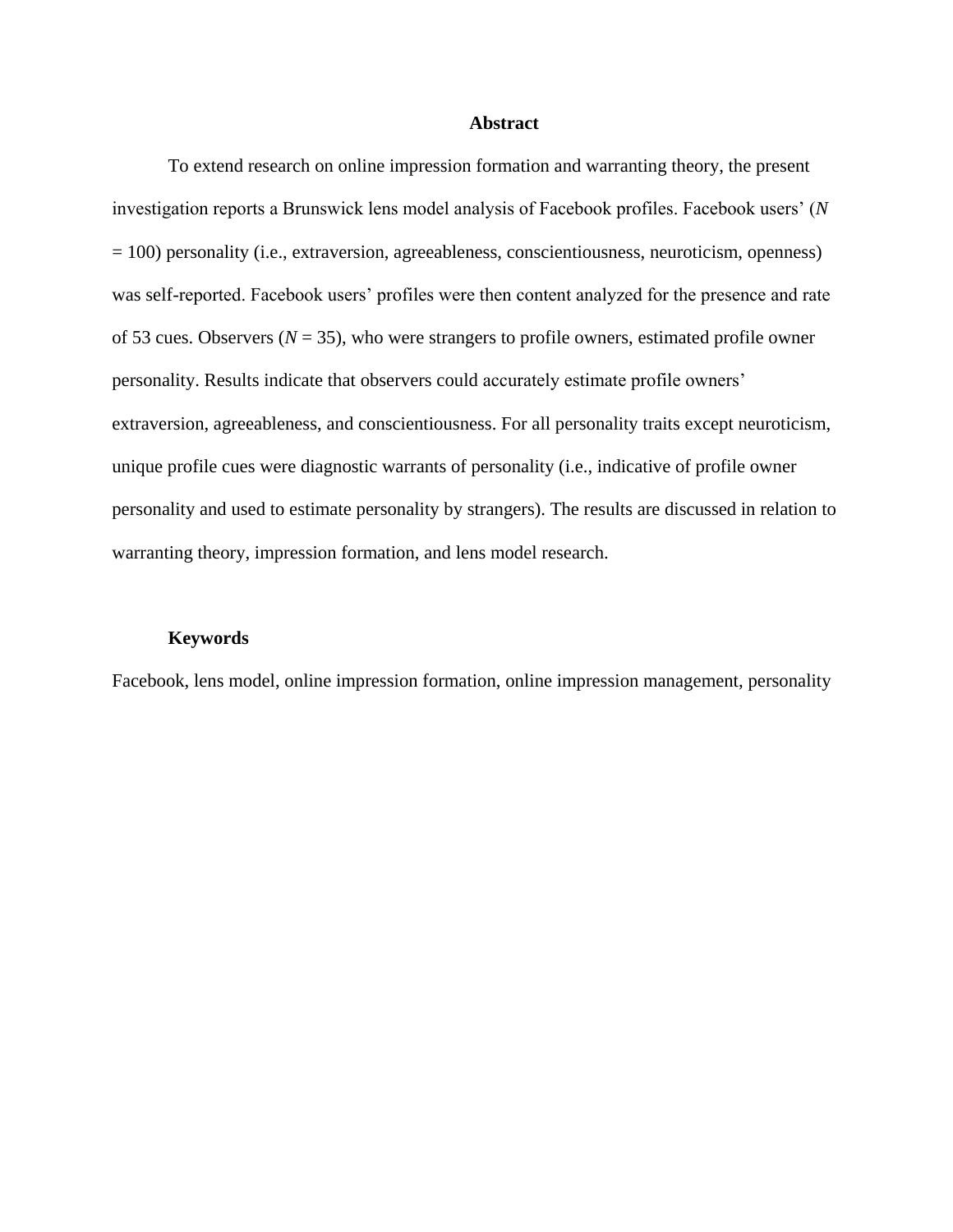Impression Management and Formation on Facebook: A Lens Model Approach

Facebook (FB) is the largest online social network. It is the second most trafficked website on the Internet and has 845 million active users, 50% of whom log onto FB at least once a day (Facebook Newsroom, 2012). Through sharing images and information via status updates, photos, and user profiles, FB profile owners convey a self-image to their social network. In constructing an online profile, FB users are engaging in impression management (Walther et al., 2009). Given the importance and popularity of FB with young adults (Ellison et al., 2007) and the role social network sites (SNS) play in both impression management and impression formation (Tong et al., 2008; Walther et al., 2009), research on how impressions are created and formed on FB is both timely and important.

Managing and forming impressions online can provide equal parts challenge and opportunity for actor and perceiver. For the actor, SNS provide ample opportunities to fashion desirable and even misleading impressions. Yet, most actors maintain a fairly accurate selfpresentation on personal websites (Vazire and Gosling, 2004) and SNS (Gosling et al., 2011). Indeed, there may be severe social consequences for creating an inaccurate online profile; friends consider a misleading profile owner less trustworthy and more hypocritical (DeAndrea and Walther, 2011). For the perceiver, the challenge rests in determining what information accurately reflects the profile owner's actual offline personality.

Warranting theory, introduced by Stone (1995) and developed by Walther and Parks (2002), offers a theoretical framework to study the connection between the self and the online representation of the self. A warrant is online information that creates a perceived link between the online and offline self (Walther and Parks, 2002). A warrant could be anything from a picture posted to a status update about favorite music; it is information shared online that can be used to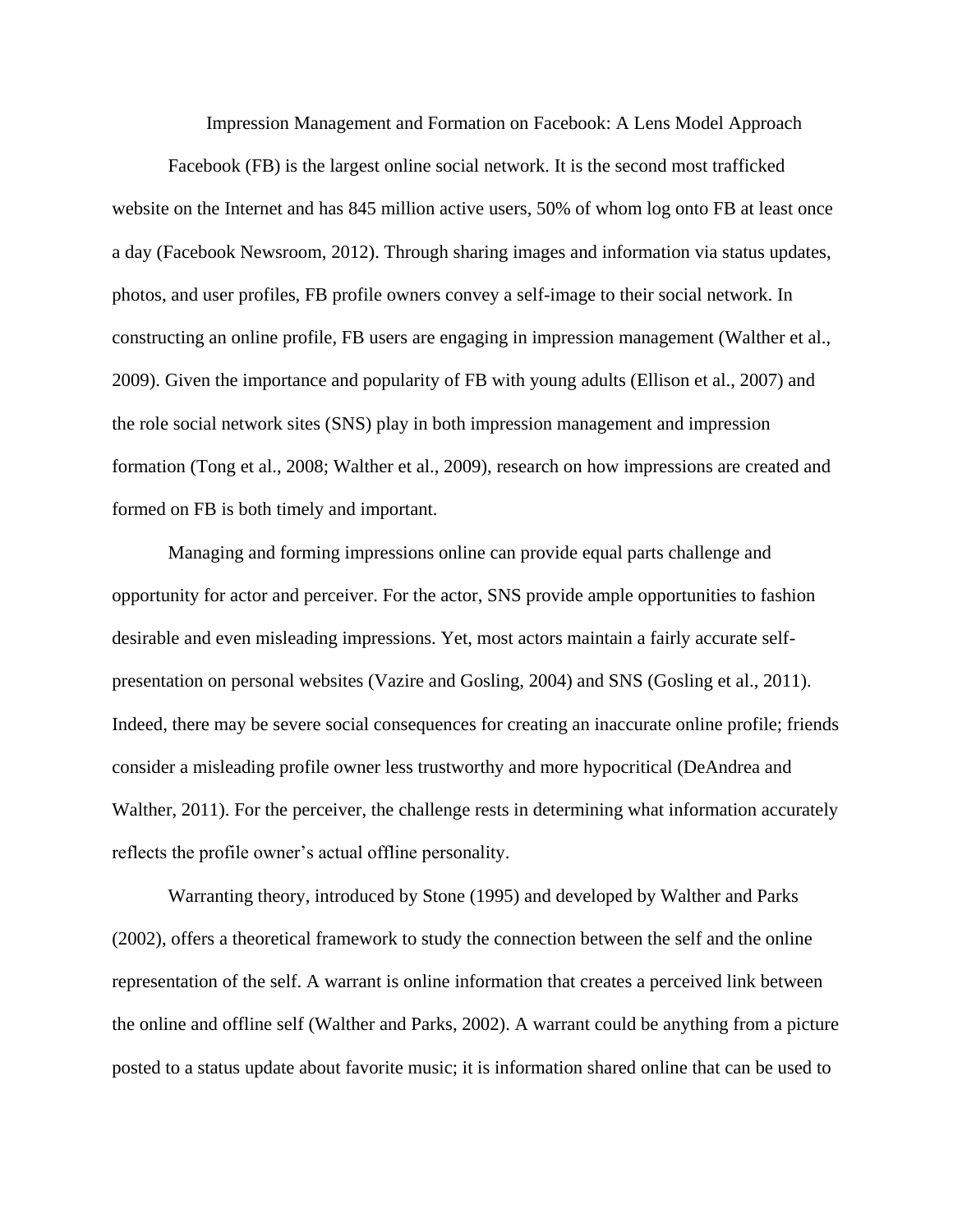judge what a person is like. Warrant credibility is the degree to which an online cue is believed to be immune to manipulation. Research on FB has explored the relationship between warrants and perceivers' impressions, including the number of FB friends (Tong et al., 2008), friends' comments about the user (Walther et al., 2009), user photos (Utz, 2010) and all three together (Antheunis and Schouten, 2011). These studies have explored the perceived value of a warrant, which is the degree to which perceivers use online cues to form an impression of a FB user. However, past research has not addressed warrant diagnosticity, which is the degree to which any given cue is *actually* indicative of the user's offline personality. To extend warranting theory, the present manuscript will distinguish between warrant credibility, perceived warrant value, and warrant diagnosticity.

To determine the perceived value and the diagnosticity of warrants on FB, the present investigation will conduct a Brunswik (1956) lens model analysis. The lens model takes into account both the mediated impression management actions of actors and the impression formation processes of perceivers. The lens model has gained renewed prominence in person perception research due to its ability to account for cues indicative of actors' personality and cues used by strangers to form impressions (Gifford, 2006). The lens model can test propositions of warranting theory by revealing which specific FB cues are associated with targets' personality (i.e., cue validity), which FB cues are used by strangers to estimate targets' personality (i.e., perceived warrant value), and the match between the two (i.e., diagnostic warrants).

# **Self-Construction on Social Network Sites**

The FB profile page is the mediated representation of the FB user. In March of 2011 (the time of data collection), the FB profile page had several sections. The primary view of the page was the 'wall' of the profile. There FB users could update or change their 'status' to tell friends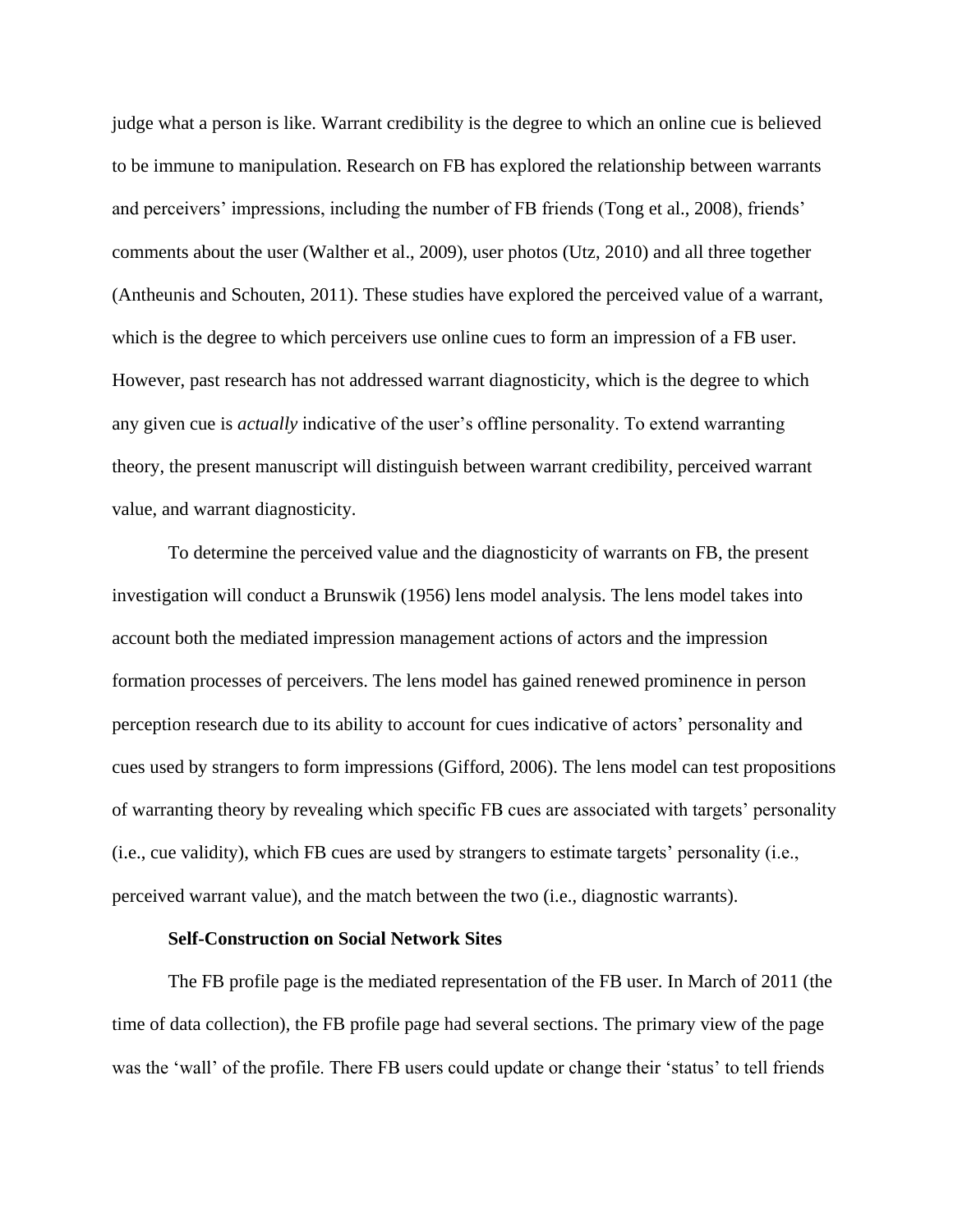what they were doing or thinking, and could view messages left by friends on their wall. FB friends could comment on and/or 'like' users' status updates and wall posts. Additionally, a tab on the profile page led to an 'Info page,' which included personal information and the hobbies/interests of the profile owner. A final tab allowed FB friends to view pictures uploaded by the profile owner and uploaded by FB friends.

In creating and maintaining a profile, FB users engage in online impression management, wherein one 'actively engages in creating, maintaining, and modifying an image that reflects one's ideal self' (Gonzales and Hancock, 2008: 168). Although users may be tempted to enhance their self-presentations, friends who are both offline and online keep FB users' self-presentations in check. When a small group of friends compared the personality reflected in SNS profiles in relation to their offline perception of that friend, profiles were judged to be accurate, although slightly enhanced (Vazire and Gosling, 2004). Misrepresentation on profile pages can have serious offline consequences: 'even those near and dear can be castigated for misleading/dishonest online self-portrayals' (DeAndrea and Walther, 2011: 819). Therefore, online impressions are typically managed within the parameters of users' offline personality (Vazire and Gosling, 2004).

Impression management on FB has implications for online impression formation, or judgments of the personality or characteristics of a profile page's owner. Although many first interactions are in person, early impressions are increasingly formed through some form of digital mediation (Utz, 2010). SNS are often used to gather information about new acquaintances (Westerman et al., 2008). What is available on FB profiles is particularly important for new FB friends who do not have access to offline information to form impressions. Without other information, perceivers must seek warranting information that can provide a trustworthy link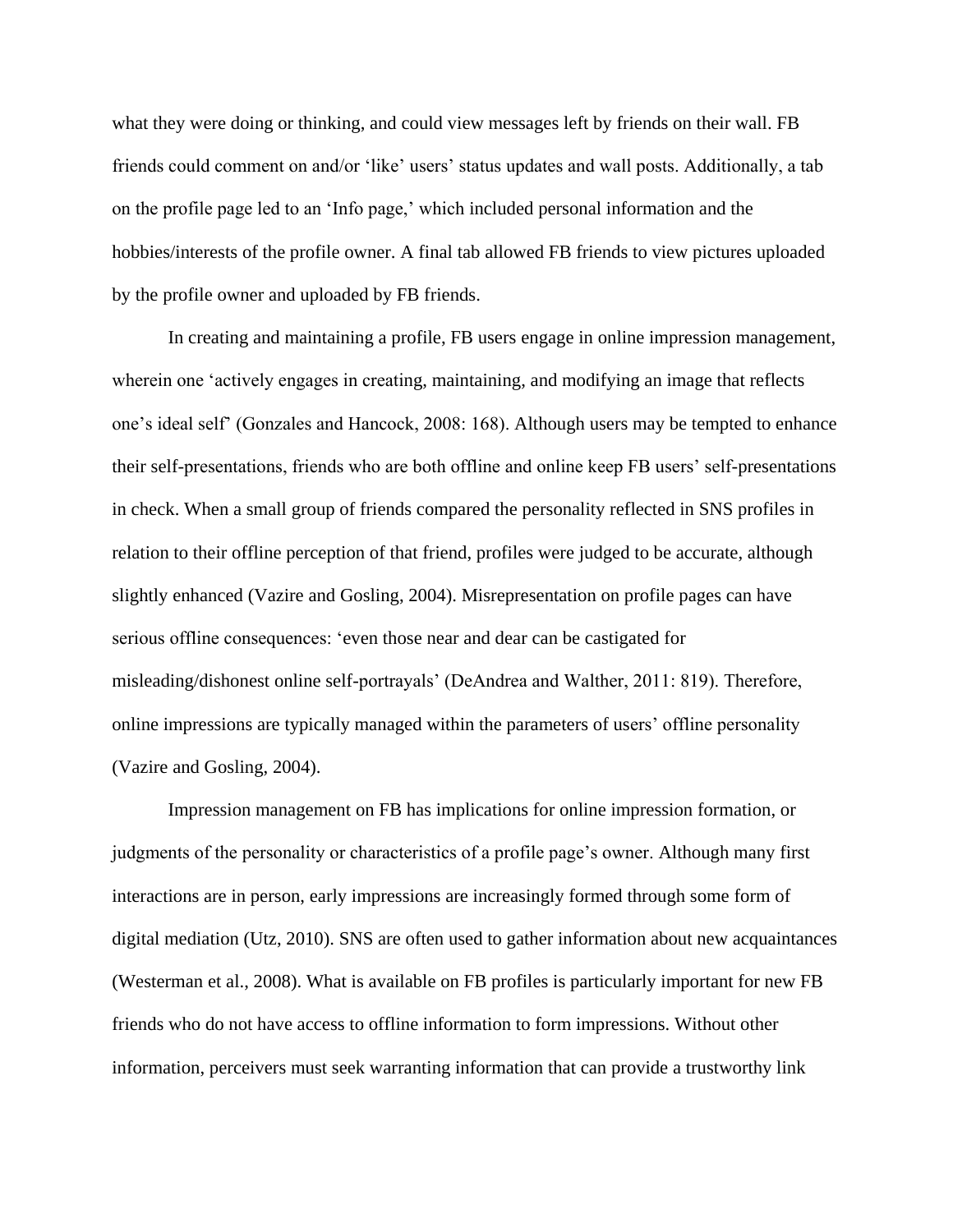between the online and offline self (Stone, 1995).

## **Theoretical Framework: Warranting Theory**

Due to the disconnect between an offline self and the possibility of a misleading or outright fabricated online self-presentation, warranting theory states that perceivers seek information that can establish trustworthy links between the offline and online self (Walther and Parks, 2002). This manuscript will argue that there are three components of a warrant: warrant credibility, the perceived value of a warrant, and warrant diagnosticity. Most akin to Walther and Parks' (2002) original conceptualization of a warrant, warrant credibility is 'derived from the receiver's perception about the extent to which the content of that information is immune to manipulation by the person to whom it refers' (522). Research on online communities suggests that warrant credibility is affected by the particular norms of a community. Ellison et al. (2011) note that online communities, such as online dating sites, establish 'communal common ground' regarding the norms, lexicon, and practices of the community (48). Online dating community members rely upon this common ground 'when producing and interpreting information promised in the profile' (Ellison et al., 2011: 58-9). When constructing and viewing profiles, community members recognize that certain cues are more trustworthy links to the offline self than others. On both online dating sites and FB, profile creators and observers must be sensitive to communal common ground to successfully manage and form impressions. Therefore, warrant credibility is established through exposure to how cues are used and interpreted within an online community.

The second component of warranting theory is the perceived value of a warrant, which is the degree to which observers rely upon certain cues to judge user personality (Walther et al., 2008). The perceived warrant value is the degree to which any given cue influences impressions formed by strangers, wherein greater perceived value occurs when individuals are more reliant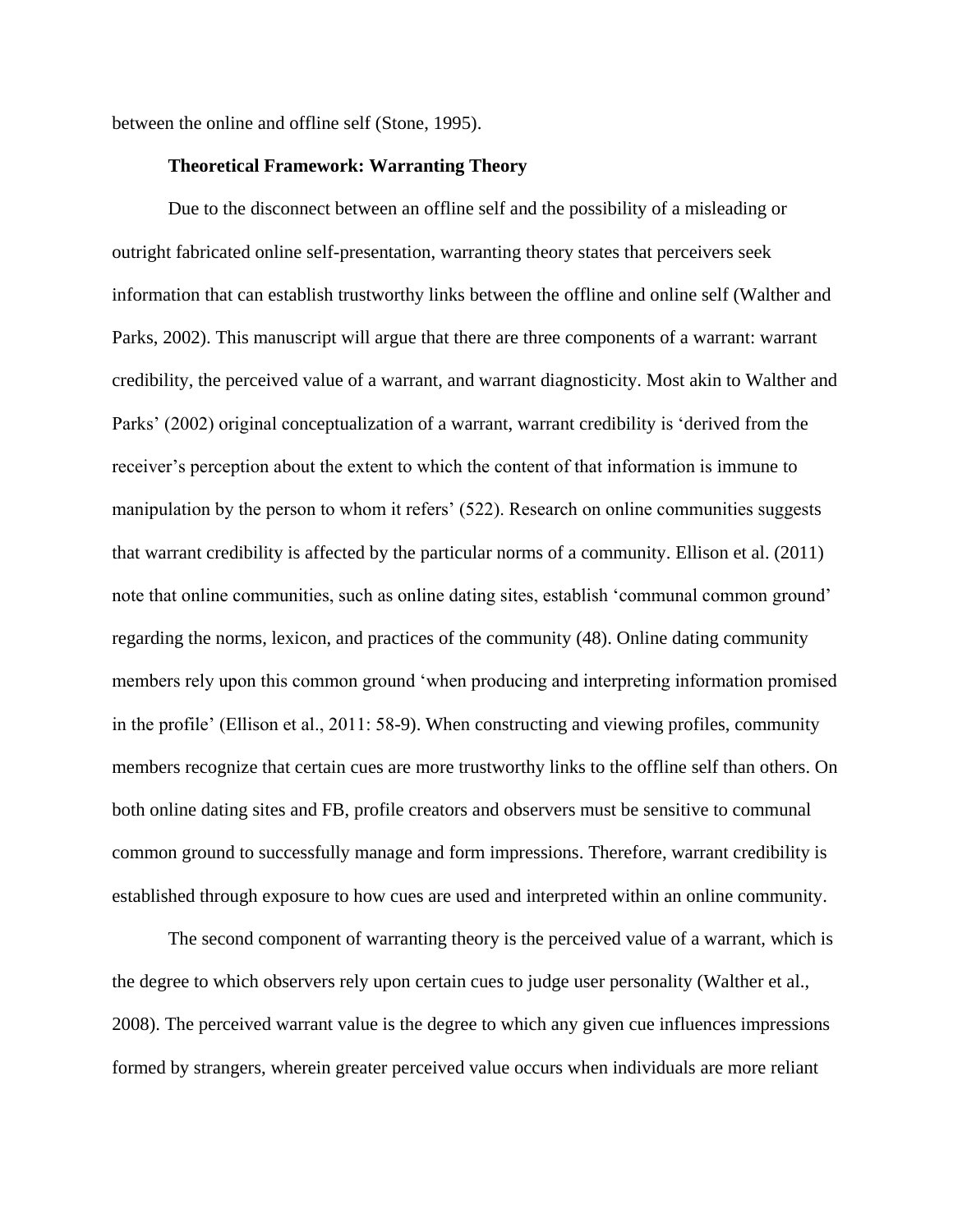upon or influenced by certain cues. Specifically, Walther et al. (2008) operationalize warrant value as variance explained in perceivers' impressions of users, not the perceived trustworthiness or manipulability of cues. Perceived warrant value is distinct from warrant credibility in that it strictly refers to cues used by perceivers to judge users' personality or other characteristics. Although these cues may also be perceived trustworthy, it is not necessary by definition that they be thought of as trustworthy to be relied upon when forming impressions.

Research employing warranting theory often compares the perceived warrant value of self-generated versus other-generated information. Self-generated cues are believed to have less warrant credibility because self-generated cues cannot be corroborated with offline information (Walther and Parks, 2002). When applied to FB, self-generated claims entail any information put on a FB profile by the profile owner. This includes status updates, wall posts, and descriptions of personal interests. Other-generated cues refer to comments and wall posts made by FB friends that can validate user-generated claims (e.g., a user claims to be a hip-hop fan and a friend comments on going to a hip-hop concert). Information posted by the FB profile owner is much more susceptible to manipulation than content generated by FB friends (Walther et al., 2008) or the FB system itself (Antheunis and Schouten, 2011). Studies have explored whether self or other-generated cues have greater perceived warrant value in influencing strangers' impressions of users' attractiveness (Walther et al., 2009) and popularity (Utz, 2010). To further explore the relative value of a warrant and to explore warrant value in general, we offer:

RQ1: What cues will have perceived warrant value when strangers estimate FB users' personality?

RQ2: Will self-generated cues on FB have less perceived warrant value than other-generated cues when strangers estimate FB users' personality?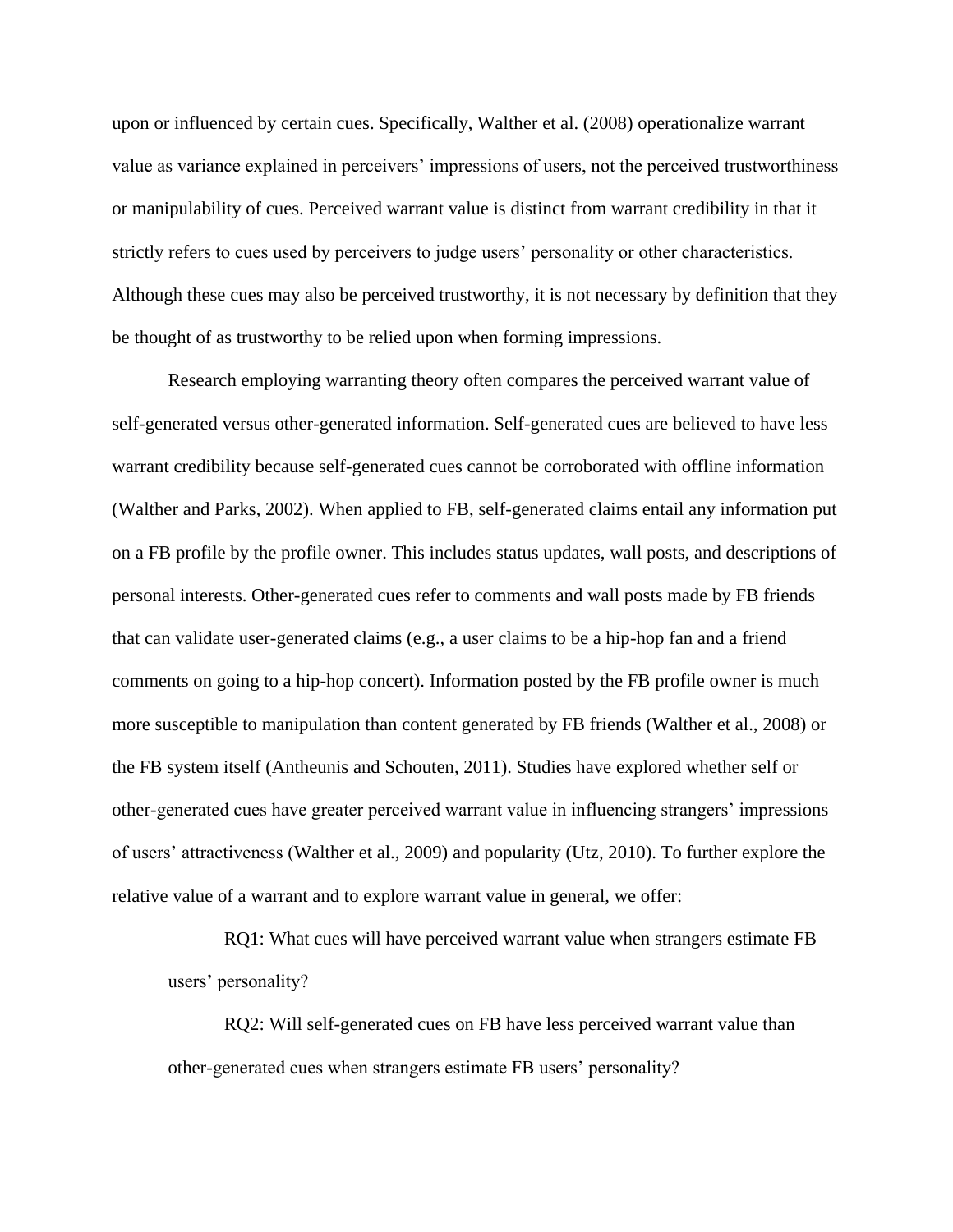The present manuscript will introduce a third component of warranting theory, warrant diagnosticity, which is the actual predictive value of a warrant. Although not central to the warranting principle, warranting theory is concerned with whether or not a warrant is truly indicative of users' underlying personality. Walther and Parks (2002) point out that when attempting to detect deception, individuals often turn to nonverbal behaviors, believing them to be more accurate indicators of deception. Yet, individuals often rely upon nonverbal cues to detect deception that have little relationship with behaviors actually related to deception (Burgoon et al., 2008). In this case, the perceived value of the warrant is high, but the warrant is not diagnostic. To determine whether a warrant is diagnostic, there must be evidence that (a) users who possess a certain trait will use certain cues, and (b) perceivers will value those cues when estimating that trait. The Brunswik lens model can identify the perceived value of a warrant and whether or not it is diagnostic.

### **The Lens Model and Online Person Perception**

The lens model consists of three parts (Gifford, 2006). First, behaviors of participants, called targets, are recorded and targets' personalities are assessed. Second, independent coders classify and quantify important cues from target recordings. Third, strangers, called observers, estimate the personality traits of the targets. When all three steps are completed, the lens model allows researchers to answer four questions: (i) What cues are related to targets' personality (i.e., cue validity), (ii) what cues are used by observers to judge target personality (i.e., cue utilization), (iii) to what degree are these cues in agreement, and (iv) how accurate are observers in estimating targets' personality? Traditionally, the lens model has employed still photos of targets and/or video/audio recordings of targets' behaviors (Gifford, 2006). The lens model has since been applied to a wide range of contexts, including targets' bedrooms and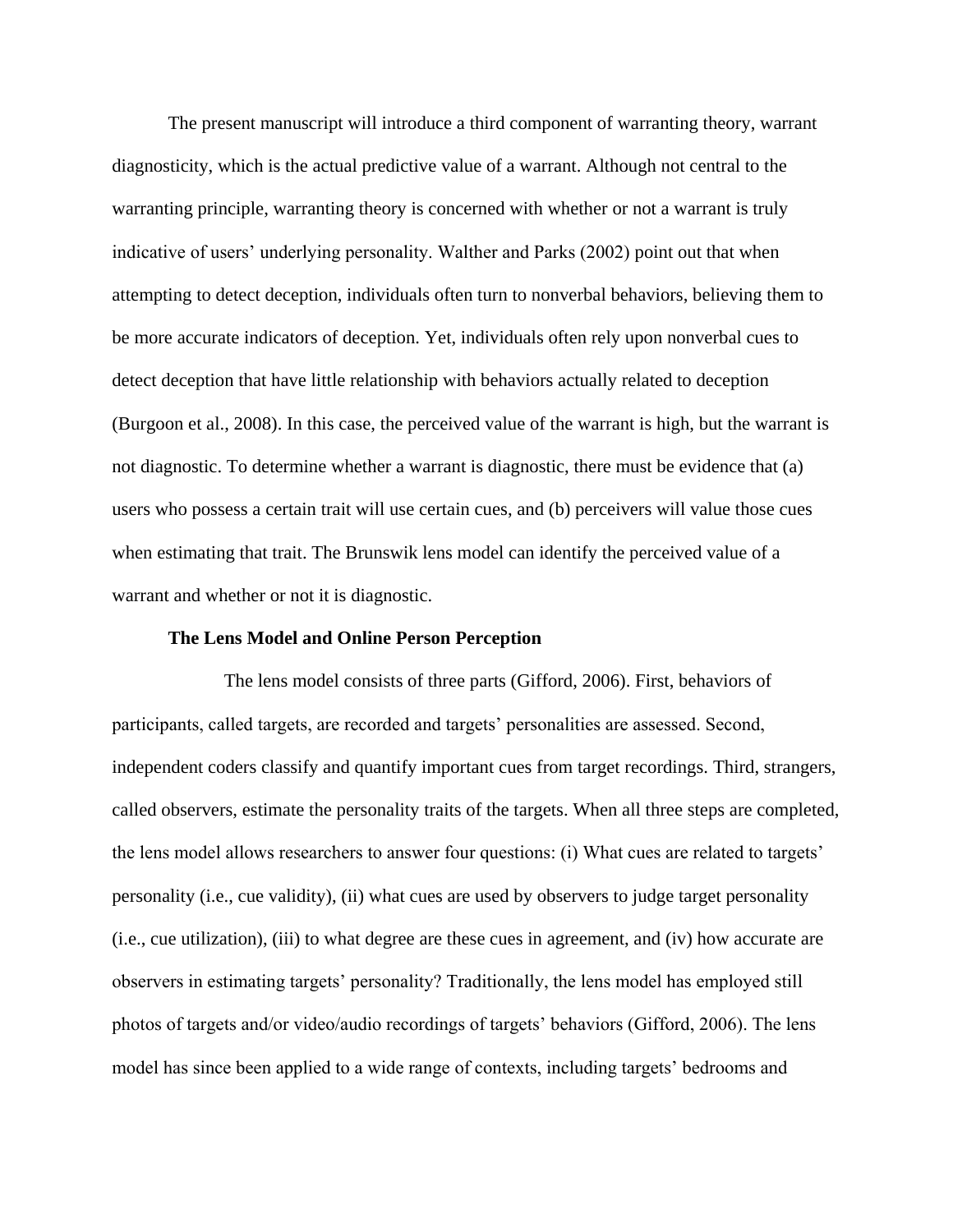offices (Gosling et al., 2002). The lens model was recently applied to personal web pages (Marcus et al., 2006). Marcus et al. found that the personality of German personal web page owners was related to the content of their web pages, and that web page content could be used to form an accurate impression of web page owners. To explore cue validity on FB, we offer:

RQ3: What cues are associated with FB users' personality?

Critical to the present investigation, the lens model allows researchers to test two components of a warrant (see Figure 1 for conceptual model). The perceived value of a warrant is equivalent to the lens model concept of *cue utilization*. Both refer to cues that are significantly related to observers' estimates of targets' personality. The results of prior investigations on FB suggest that certain FB cues show higher perceived value in predicting user attributes (Utz, 2010; Walther et al., 2009). These studies have primarily focused on a single personality trait, extraversion. For example, Tong et al. (2008) and Antheunis and Schouten (2011) suggest that the number of FB friends influences judgments of FB users' extraversion. User extraversion has also been associated with photo expressiveness (Utz, 2010). However, perceived value of a warrant does not necessarily imply that it is diagnostic. Furthermore, prior lens model analyses have demonstrated that although certain traits are more accurately known than others (i.e., extraversion), other personality traits (i.e., neuroticism, agreeableness, openness, and conscientiousness) might also match strangers' perceptions with actors' personalities (Gifford, 2006). Whether or not this will apply to FB is an empirical question:

RQ4: Will all five personality traits have at least one discrete cue that is a diagnostic warrant of that trait?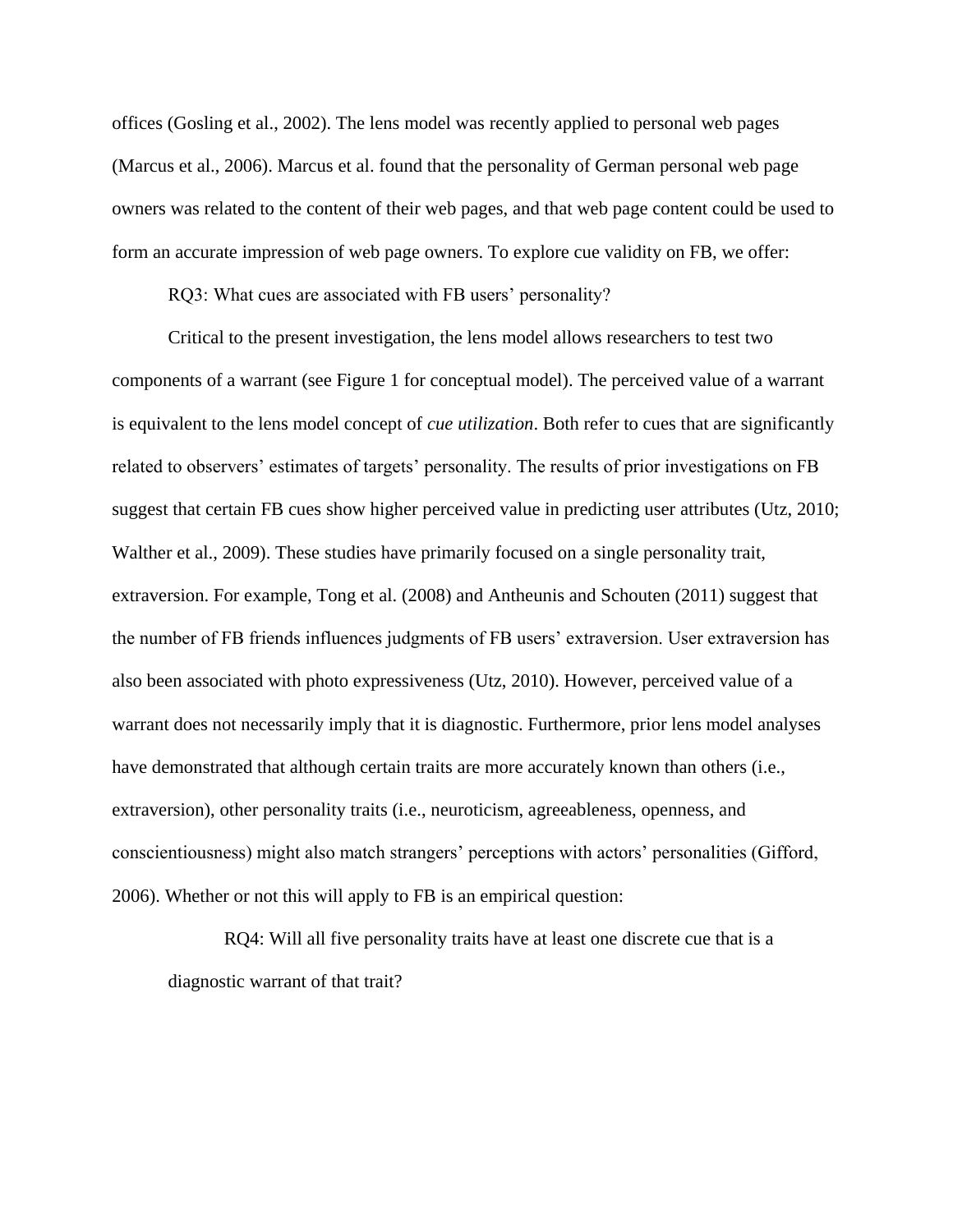

Diagnostic warrants: Actual warrant value

**Figure 1.** Conceptual Diagram Combining the Lens Model and Warranting Theory *Note*: Lens Model terminology italicized, Warranting Theory terminology in bold

Warranting theory would suggest that warrant credibility, the perceived value of the warrant, and warrant diagnosticity are not independent of one another. Cues that are believed to provide trustworthy links between the offline and online self, when used will probably increase the accuracy of personality judgments. Additionally, the degree of interactivity and the influence of offline social contacts on SNS should strengthen the link between user disposition and perceived warrant value (Walther and Parks, 2002). However, it remains an empirical question as to whether cues that are associated with user disposition are also cues that are associated with observers' impressions. Therefore, we offer:

RQ5: What is the relationship between cue utility (i.e., perceived warrant value) and cue validity for all five personality traits?

The lens model allows researchers to determine how accurate the perceivers are at estimating user personality overall. Gosling and colleagues' (Gosling et al., 2011; Vazire and Gosling, 2004) research on online impression formation has found that observers can form accurate judgments of web site creators from the content of their personal web pages. When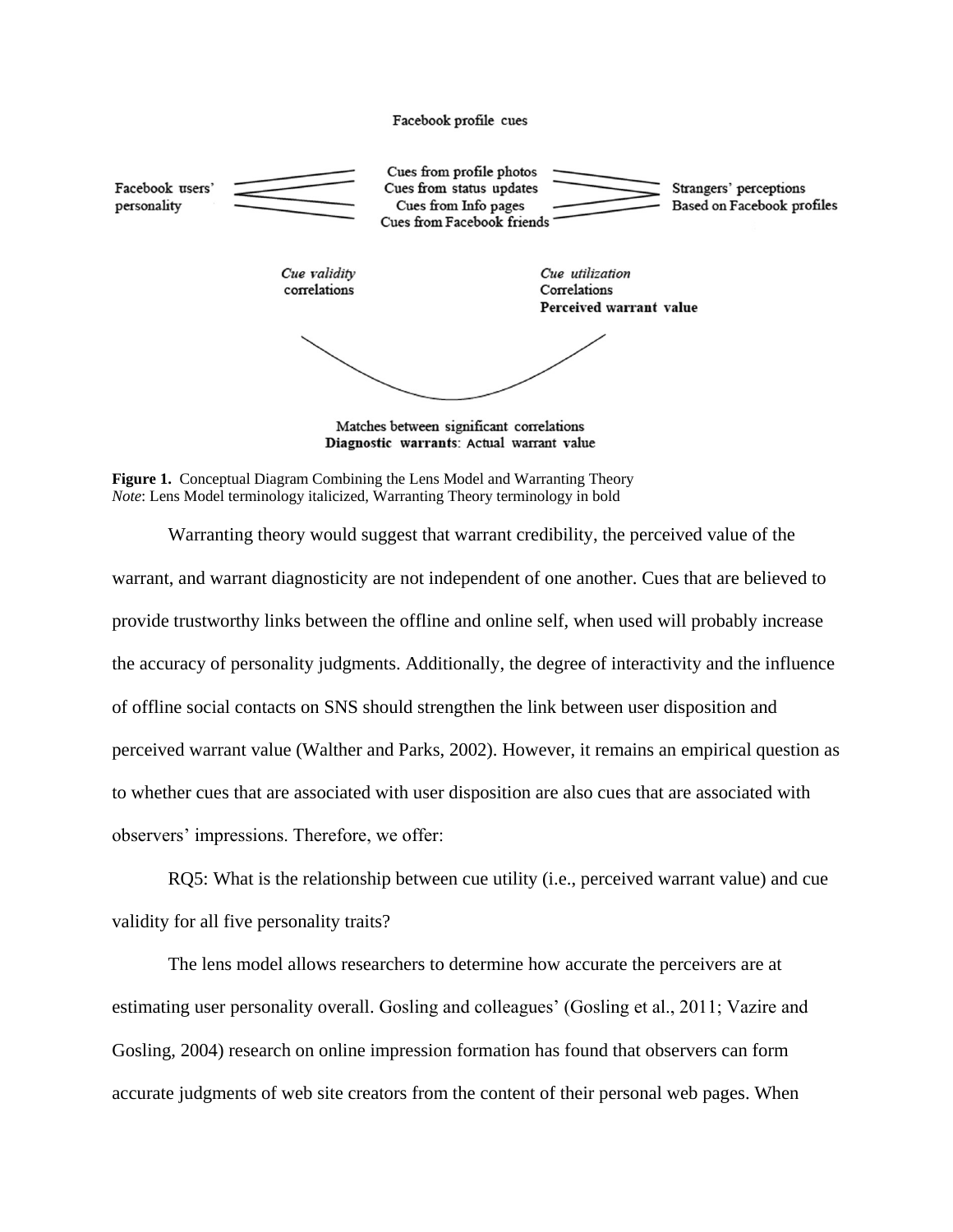overlap between perceived warrant value and the cues actually related to profile owners' personality is high, overall accuracy increases as well. Where there is greater mismatch, accuracy should suffer:

RQ6: Will there be a relationship between number of diagnostic warrants and the accuracy of perceivers?

# **Research Plan**

The present study will determine the degree to which 53 FB cues are associated with targets' (i.e., profile owners) personality (i.e., cue validity), which cues are used by observers to estimate targets' personality (i.e., perceived warrant value), and the match between the two (i.e., diagnostic warrants). Given the need to use established measures of targets' personality in the lens model (Gifford, 2006), the present study measured targets' personality using the Big Five factor inventory: extraversion, conscientiousness, agreeableness, neuroticism, and openness (John et al., 2008).

The 53 cues content analyzed from each target's FB profile page were separated into four categories: profile pictures, status updates and wall posts, the Info page, and FB friends' actions (see Appendix A). These categories were created based on past research and the format of the FB profile platform at time of data collection. First, attributes of the profile picture (e.g., attractiveness) and features of friends in targets' photos (e.g., number of friends) were coded. Photos show high perceived warrant value in past lens model studies (Marcus et al., 2006) and studies of online impression formation (Antheunis and Schouten, 2011; Van Der Heide et al., 2012). Second, status updates and wall posts are considered important sources of information about the user (Walther et al., 2008; Walther et al., 2009). Objective measures of status updates and wall post content (e.g., word count; average word length) were coded using Diction (Hart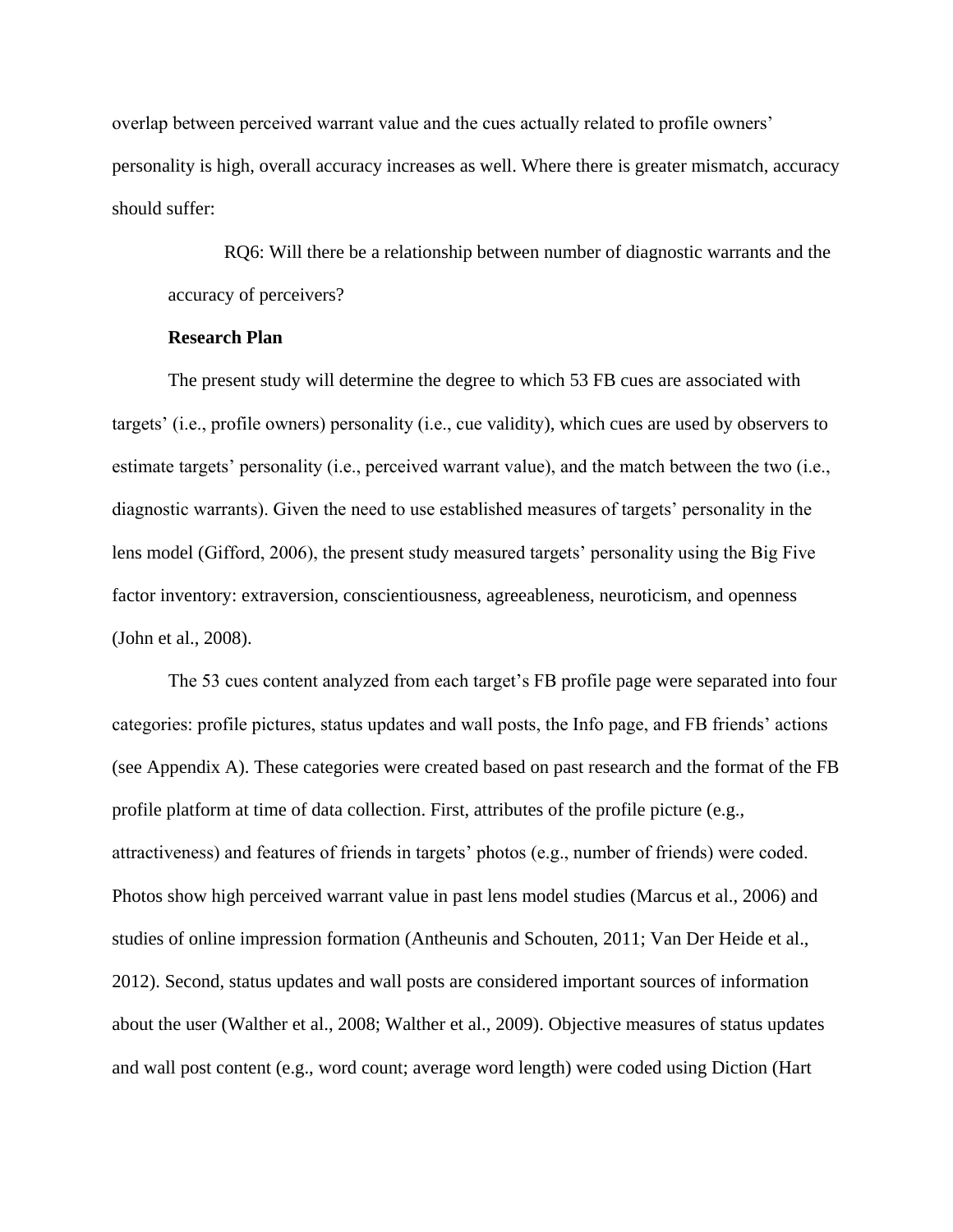and Carol, 2011), an automated linguistic analysis program. Subjective measures of status updates and wall posts (e.g., positive affect; humor use) were coded by independent coders. Third, the Info section on the FB profile was coded for information that might contribute to personality judgments (e.g., activeness of hobbies; topics of quotes). Finally, three othergenerated cues were coded (i.e., number of likes from friends; friends' agreement with posts; number of unique friends commenting).

The present study will extend the work of Marcus et al. on personal web pages and Gosling et al. (2011) on FB. The present study analyzes 22 cues from users' status updates, making it the first to explore the role of status updates in impression formation and management using the lens model. Gosling et al.'s analysis preceded the introduction of status updates on FB in 2007, and Marcus et al. did not analyze the contents of weblogs, only their presence or absence. The present study also takes into account the actions of FB friends. Although friends' behaviors are central to research exploring perceived warrant value (i.e., Walther et al., 2009), they have been unaccounted for in past lens model investigations. Finally, the present study has a larger sample of FB targets and larger number of observers than past studies using the lens model, which may provide the needed power to detect significant findings.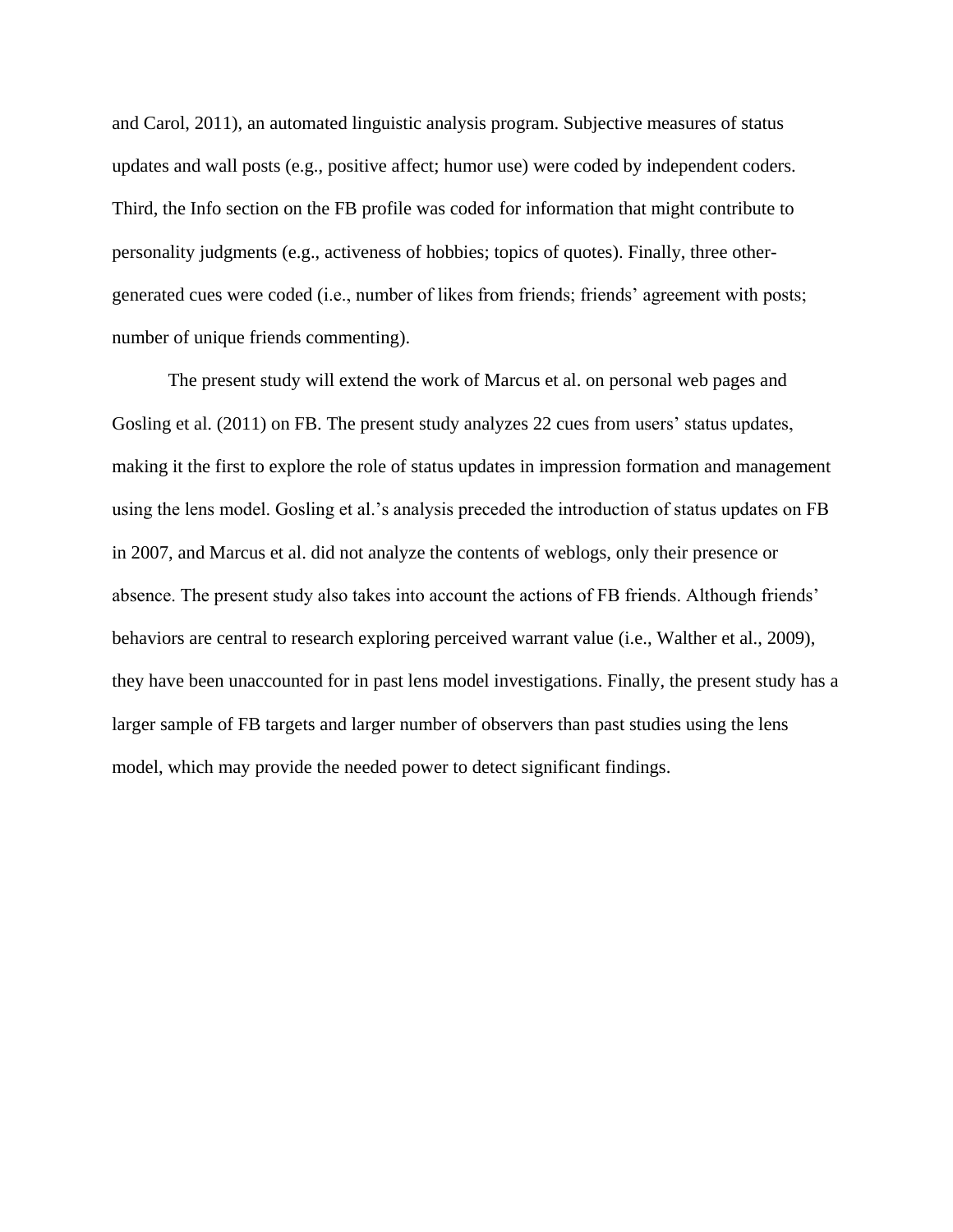|                   | <b>Profile Owners'</b><br><b>Self Report</b><br>$(n=100)$ |           | <b>Observer Estimates</b><br>$(n = 3019)$ |           | <b>Observer</b><br>Accuracy<br>$(n = 3019)$ | <b>Vector</b><br><b>Correlations</b><br>$(n = 53)$ |
|-------------------|-----------------------------------------------------------|-----------|-------------------------------------------|-----------|---------------------------------------------|----------------------------------------------------|
|                   | <b>Mean</b>                                               | <b>SD</b> | <b>Mean</b>                               | <b>SD</b> |                                             |                                                    |
| Extraversion      | 4.84                                                      | 1.03      | 4.59                                      | 0.48      | $0.23**$                                    | $.65***$                                           |
| Agreeableness     | 5.10                                                      | 0.82      | 4.74                                      | 0.38      | $0.32***$                                   | $0.18*$                                            |
| Conscientiousness | 4.87                                                      | 0.94      | 4.54                                      | 0.37      | $0.20*$                                     | 0.04                                               |
| Neuroticism       | 3.89                                                      | 0.94      | 3.57                                      | 0.29      | 0.16                                        | $.42***$                                           |
| <b>Openness</b>   | 5.10                                                      | 0.84      | 4.40                                      | 0.38      | 0.15                                        | $75***$                                            |
| Mean              |                                                           |           |                                           |           | $0.21*$                                     | $0.41***$                                          |
|                   |                                                           |           |                                           |           |                                             |                                                    |

**Table 1.** *Means, Standard Deviations, Accuracy, and Vector Correlations*

Note: Observer accuracy is the correlation between the aggregated observer estimates of profile owners' personality and profile owners' self reported personality. Vector correlations reflect the association between cue-utilization correlations and cue-validity correlations.

# **Method**

# **Profile Owner Targets**

One hundred targets participated in this study. Targets were recruited from introductory communication courses at a large Midwestern university, and by snowball sampling to get a quota sample that matched the demographics of FB users' age and sex. Targets who were students  $(n = 28)$  chose to participate in this study in return for partial course credit. Non-student targets volunteered and were not compensated. Mean target age was 32.3 years (*SD* = 12.23, range 18-62, *mdn* = 29). Female targets accounted for 57% of the sample. The majority of targets were white (88%), yet other race/ethnicities were represented: 5% mixed race, 4% Asian-American, 2% African-American, and 1% Latino/Hispanic.

*Target measures:* Targets gave written consent to download their FB profile and to match it with a completed personality assessment. After being consented, targets completed a 44-item personality inventory (John et al., 2008). All items were measured using a 7-point Likert-type scale (1 = Strongly disagree;  $7$  = Strongly agree). Target personality measures were reliable: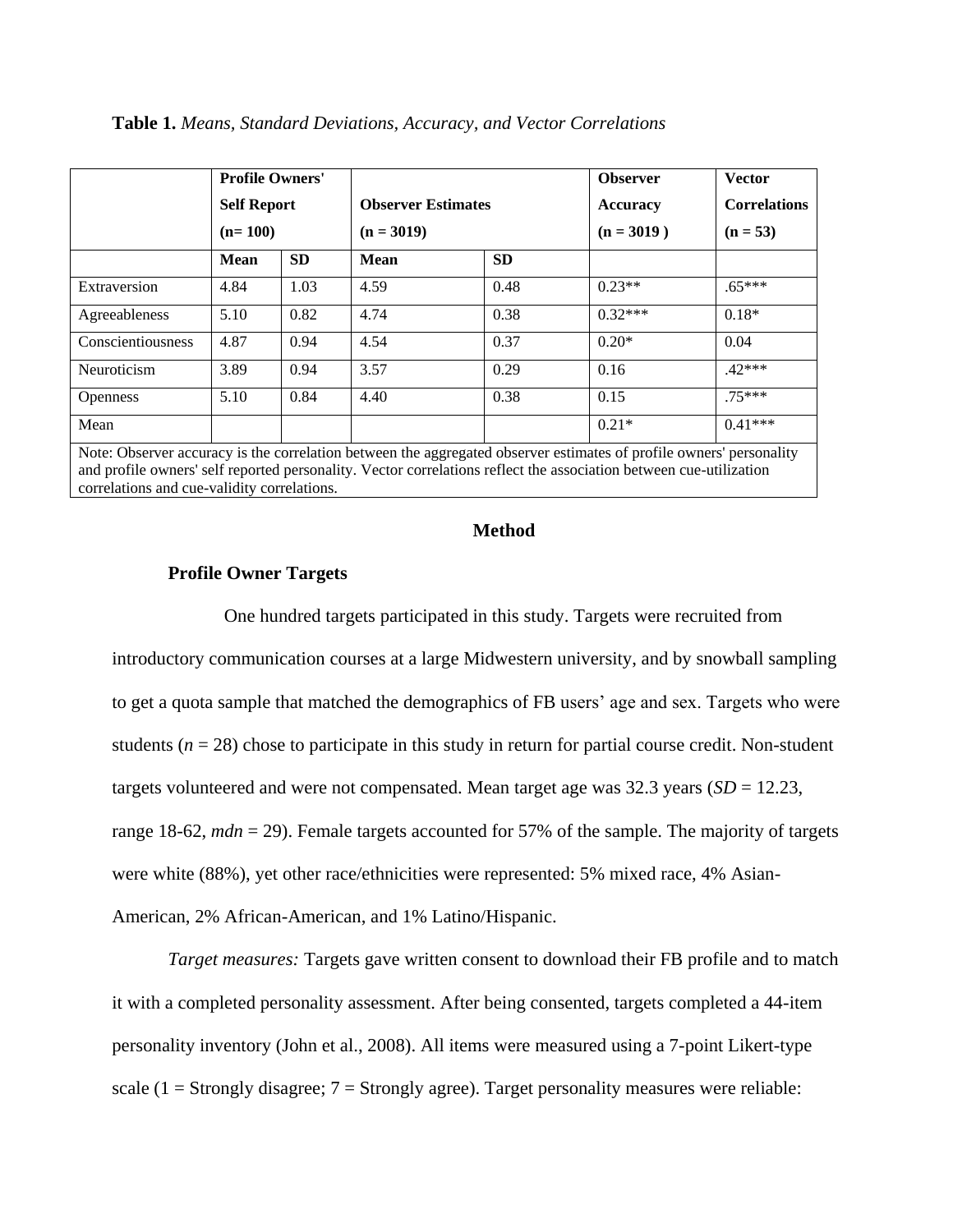extraversion ( $\alpha = .88$ ), agreeableness ( $\alpha = .80$ ), conscientiousness ( $\alpha = .85$ ), neuroticism ( $\alpha =$ .81), and openness to experience ( $\alpha = .82$ ). High scores were assigned to targets who described themselves as extraverted, agreeable, conscientious, neurotic, and open (Table 1).

*Target procedures:* After completing personality measures, targets assisted study authors in downloading their FB profile page, the Info page, and the first page of wall posts and status updates to a secure computer. These pages were converted in PDF files. Afterward, all references to the targets' name and contact information were blacked out with a PDF file marker to ensure confidentiality. All pages for each target were then merged into a PDF file. A unique numerical ID matched PDF files to target personality data. Due to FB formatting as of March 2011, the first 8 profile pictures were displayed under the photo tab. Only these 8 pictures were saved. The number of text postings was limited to posts indicated as 'recent' by FB. Any posts that required viewers to click 'see more posts' were not included in this study.

## **Independent Profile Coding**

Up to four independent coders coded all 100 targets' FB profile pages for 45 of the 53 cues. Cues were identified from past research using the lens model and online impression formation (see Appendix A). Four coders were trained as a group for 30 hours on sample profile pages that were not a part of the data set. During the training, the coding scheme was modified and clarified to increase reliability. Once training was complete, coders independently assessed all 100 FB target profiles. Cues coded by only one coder were objective measures with clear verifiability (e.g., were movies listed on Info section? Y/N). A random set of 25 profiles were later coded for all 11 yes/no codes by a second independent rater. Reliability estimates for 9 of 10 yes/no cues were 1.00 (profile picture at younger age = .97). Cues coded by two coders included counts of information on profiles (e.g., number of likes on status updates; number of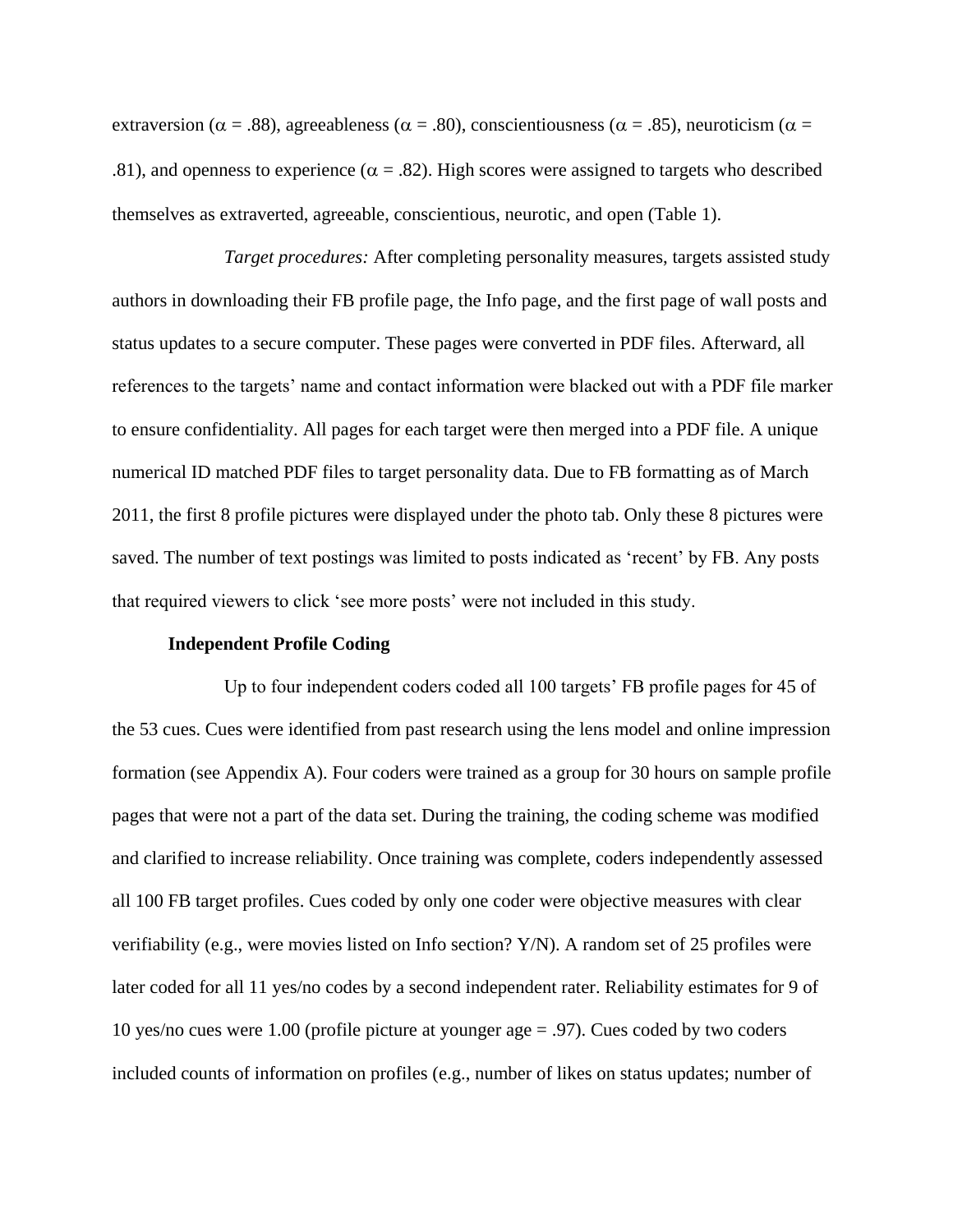quotes in Info section). The cues coded by 3 or 4 coders were interval scaled (e.g., profile picture attractiveness; activeness of hobbies in Info section). Reliability was calculated using Hayes and Krippendorff's (2007) alpha MACRO for SPSS. Mean reliability was .75, which is above the mean reliability reported by Gosling et al. (2002) (see Appendix A for reliabilities). Finally, status updates were coded for the final eight objective cues using Diction (Hart and Carol, 2011). All status updates and wall posts were copied into text files that were analyzed via Diction to get word and character counts. To create counts of online text features, such as emoticons and laughter, a dictionary was created and a program search function was used.

# **Observer Ratings**

Thirty-five observers began evaluating targets' PDF FB profiles, and 30 observers completed all 100 targets. Five observers dropped out after evaluating between 6 and 33 target profiles (*M* = 17.8), yet all observer estimates were included in analyses. Observers evaluated each target profile for 5-10 minutes each. After examining the profile pages, observers estimated the personality of each target using John et al.'s (2008) 44-item inventory. The stem of the items was presented in terms of how the observer saw the target (e.g., 'Here are a number of characteristics that may or may not apply to this profile owner;' 'This is a person who is talkative'). Each profile took another 5-10 minutes, resulting in a total of approximately 12-16 hours for all 100 profiles. To prevent fatigue, observers signed up for several time blocks, and after 10 targets were evaluated, observers took a short break. Observers were paid \$75 upon completion. Observers were primarily students at the same university as study authors ( $n = 32$ ), but some were community members who responded to advertisements  $(n = 3)$ . If observers knew a target, they were asked to skip that target. Observers' aggregate estimates of targets' personality are listed on Table 1.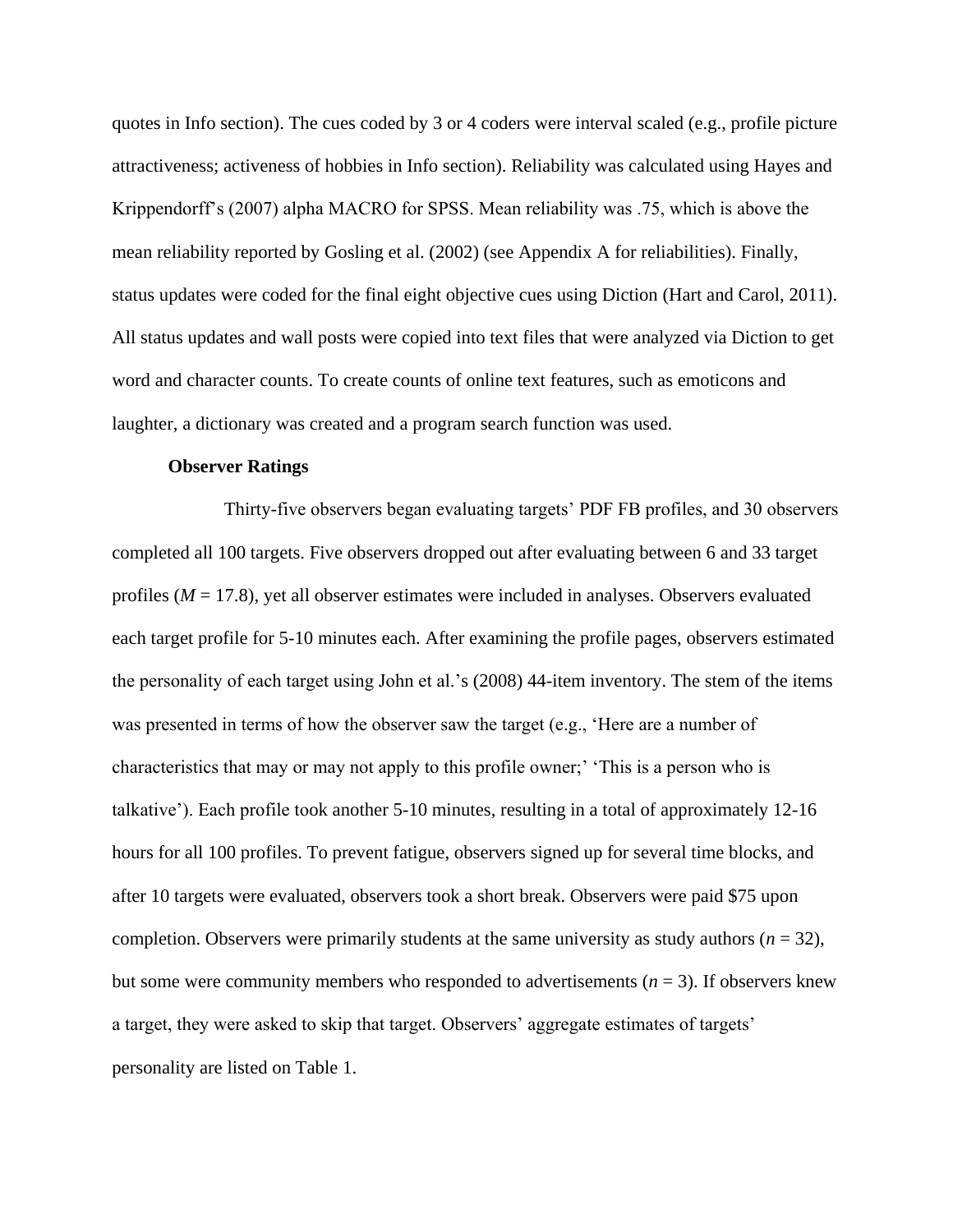#### **Results**

### **Perceived Warrant Value/ Cue Utilization**

The cue utilization correlations reported in the right-hand columns of Appendix B report the associations between observers' aggregate estimation of targets' personalities and the 53 cues content analyzed from targets' FB pages. Each significant correlation is a cue with high perceived warrant value (RQ1). RQ2 queried whether self-generated cues would have less perceived warrant value than other-generated cues. This was answered by exploring the frequency and significance of self-generated versus other-generated warrants with perceived value.

To estimate target extraversion, observers relied on evidence of social interaction, having friends, and posting outgoing pictures. Estimations of extraversion were strongly related to profile picture friendliness, the number of friends in the 8 most recent profile photos, and whether the profile picture was taken while doing sociable activities. The number of FB friends was also strongly related to estimates of targets' extraversion. Observers also used attempts at humor in status updates to estimate extraversion. Only one other-generated cue had perceived warrant value: when more unique friends commented on targets' status updates.

To estimate agreeableness, observers relied upon profile picture friendliness. They also judged more attractive targets as more agreeable. However, if the target elected to use a picture that was not of themselves as their main profile picture (e.g., a cartoon character), they were judged to be less agreeable. Status updates that expressed more positive affect were associated with more agreeable perceptions, while status updates with more negative affect were judged less agreeable. Finally, targets that posted more frequently were seen as less agreeable.

Estimates of targets' conscientiousness were most strongly related to cues on the Info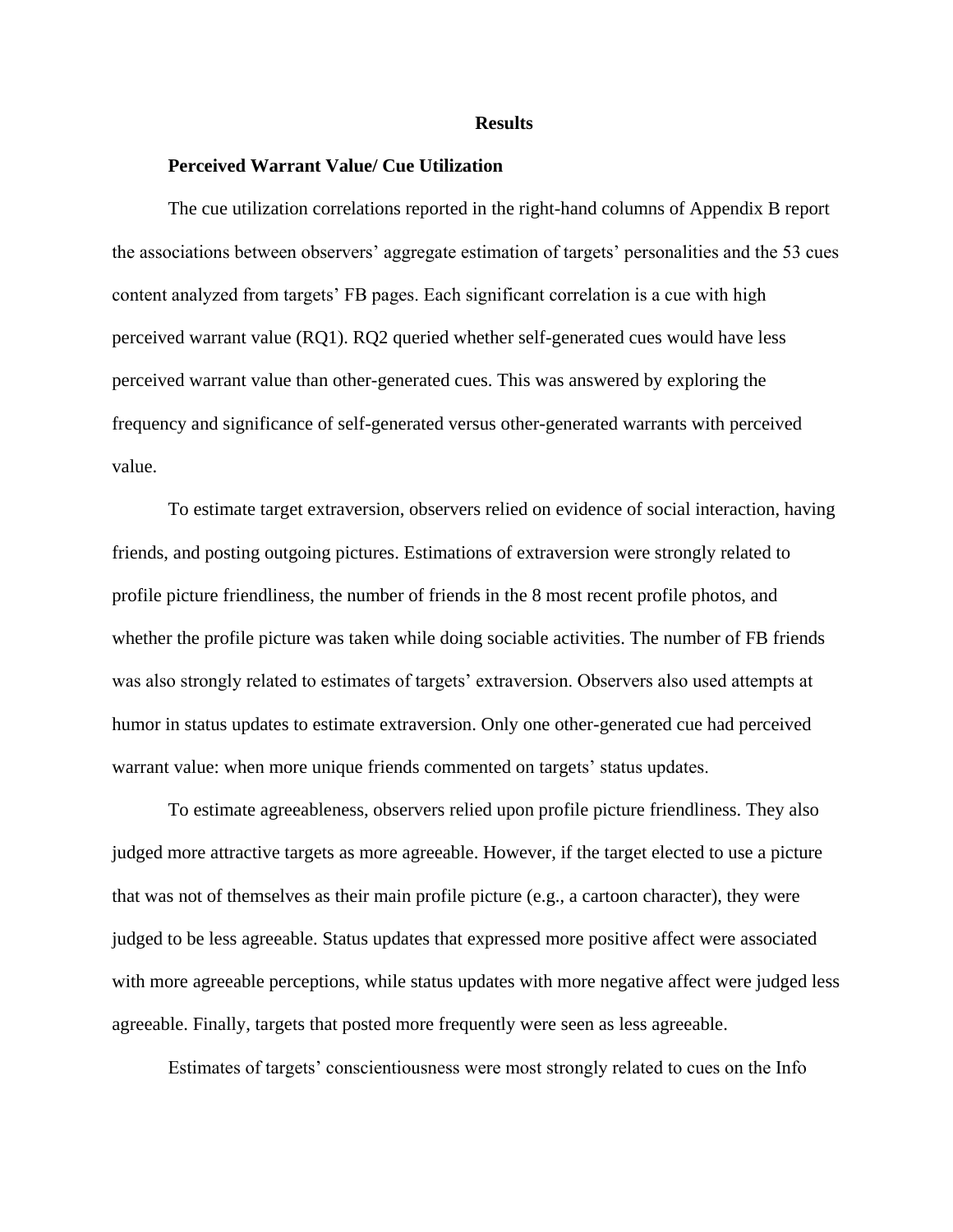page and status updates. For example, targets in romantic relationships were considered more conscientious as were targets who listed more music on their Info page. More attempts at humor on status updates were associated with estimates of less conscientiousness, while more political talk on status updates was associated with higher conscientiousness estimates.

Observers relied on 15 cues to form judgments of targets' neuroticism. Less friendly pictures were judged to be indicative of greater neuroticism. Targets who listed less active hobbies on their Info page were considered more neurotic. Two features of status updates and wall posts were strongly related to judgments of neuroticism: expressions of negative affect in status updates and emotional support seeking. Finally, those who posted more frequently were considered more neurotic.

Observers' judgments of target openness to new experiences were strongly related to targets being interested in and sharing various forms of media. Listing music and providing more literary quotes on Info pages were associated with greater openness. Targets who shared more media posts in general were considered more open, particularly by sharing news stories. Finally, targets who commented or discussed political issues on status updates were perceived to have higher openness as were those whose political stories were more liberal (v. conservative).

In response to RQ2, self-generated cues showed high perceived warrant value for all traits while other-generated cues showed low perceived warrant value for four of the traits.

### **Cue Validity**

To determine the relationship between targets' (i.e., profile owners) personality and the content of targets' profiles, correlations were calculated between all 53 cues and each of the five personality traits (RQ3). Correlations in the left-hand columns of Appendix B show what cues are associated with each trait. Results suggest an extraverted target had more people in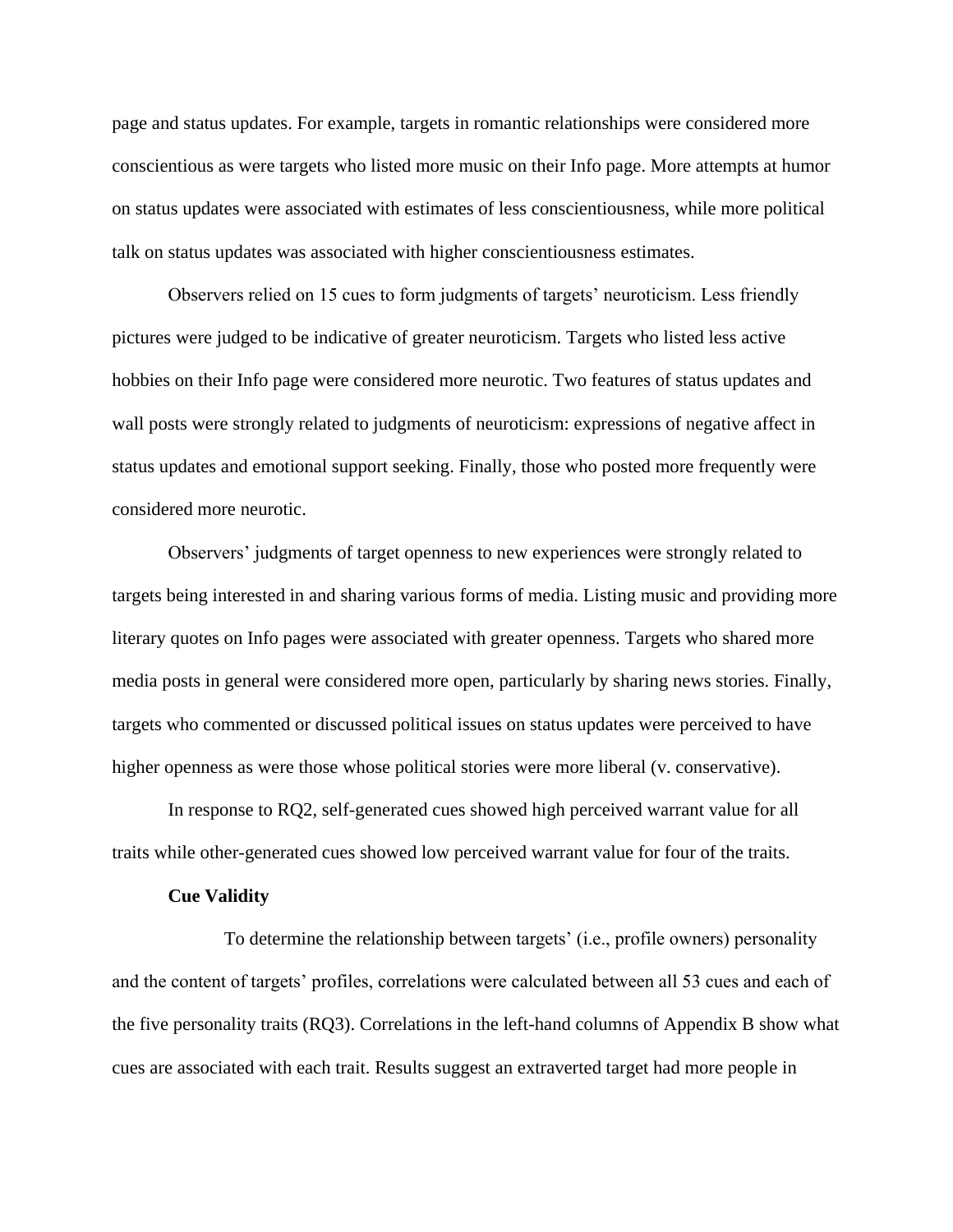profile pictures and had more FB friends overall. Extraverted targets wrote status updates that employed more positive affect, and used more emoticons and extended letter use in their status updates. Although several areas of the profile provided diagnostic warrants, compared to the other personality traits, extraversion was best diagnosed through the pictures on a profile and the number of friends.

Agreeable targets had pictures in which both themselves and the other people in the pictures were rated as friendlier looking. Agreeable targets also had pictures that were more likely to attempt humor. Agreeable targets updated their status less frequently, specifically posting fewer status updates containing media, music, and news. Agreeable individuals also used fewer words both in terms of number and variety in status updates, as well as fewer extended letters in status update words (e.g., whyyyy). Interestingly, agreeable targets commented more frequently on other FB users' posts, even though they posted less often themselves. Among the categories of profiles developed in Appendix B, wall (or newsfeed) activity proved to be the most diagnostic of agreeableness.

Similar to agreeable targets, conscientious targets had friendlier profile pictures and updated their status less frequently overall, using fewer words both in number and variety. Conscientious targets were also less likely to list movies and books in the Info section and had fewer FB friends. FB friends who commented on conscientious targets' status updates showed more support or agreement with targets' comments. However, fewer unique FB friends commented on conscientious targets' status updates.

Two cues were associated with targets' neuroticism. Only the use of laughter in status updates (e.g., haha) and extended letter use were positively correlated with targets' neuroticism.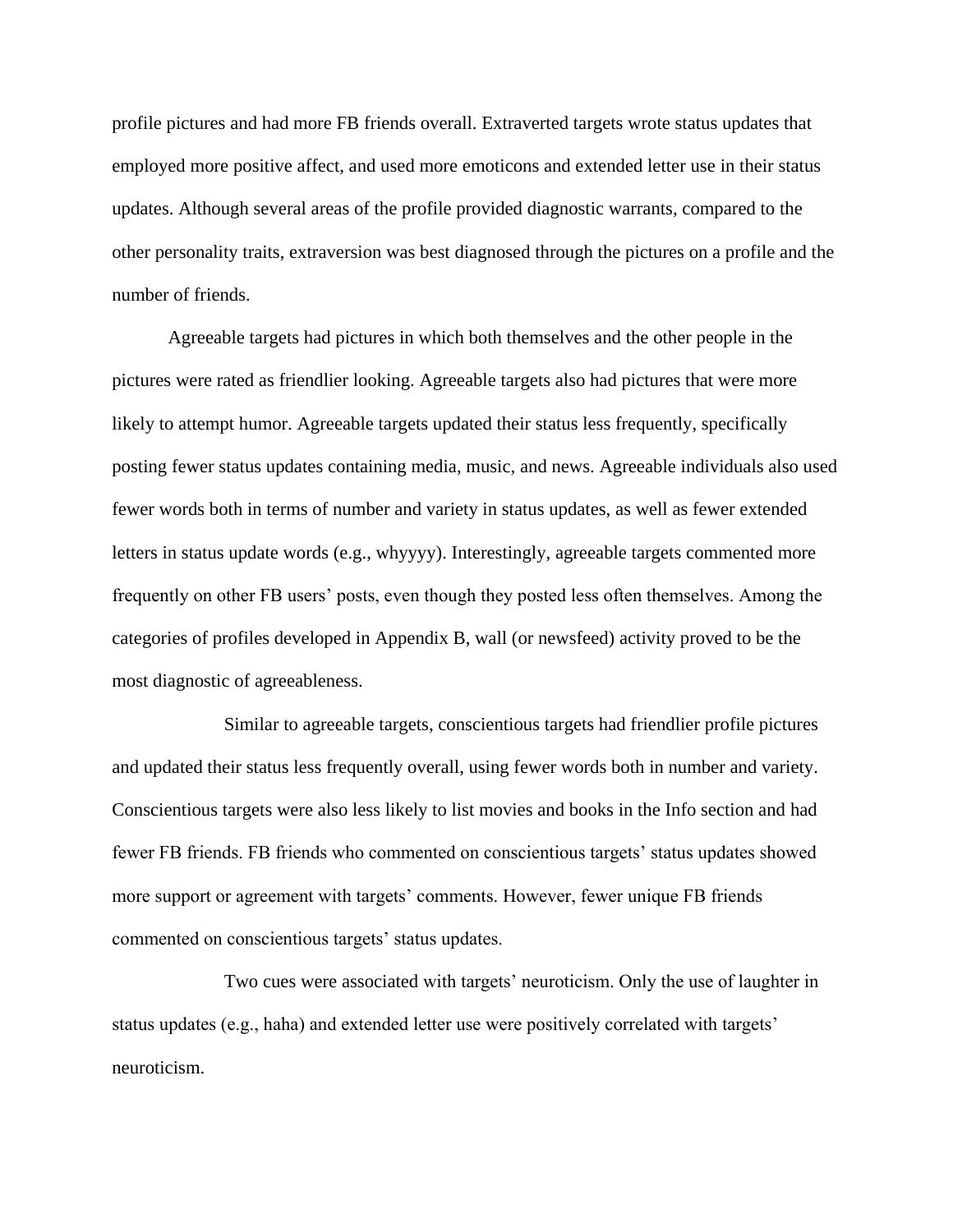Correlations for openness showed that open targets had fewer friends in profile pictures. Additionally, cues that reflected an interest in media and art, such as music and books listed in the Info section and status updates with media posts, were associated with greater openness. More open targets commented less frequently on other FB friends' status updates, but had more unique FB friends comment on targets' own status updates. The text of open targets' status updates used less shorthand and less extended letter use. Finally, the content of open targets' status updates tended to have more talk about politics and less talk about romantic relationships. Openness was the only personality trait that was found to have diagnostic cues across the various sections of the profile consistently (save photos) with cues from the info page, status updates, and wall activity all diagnostic of openness.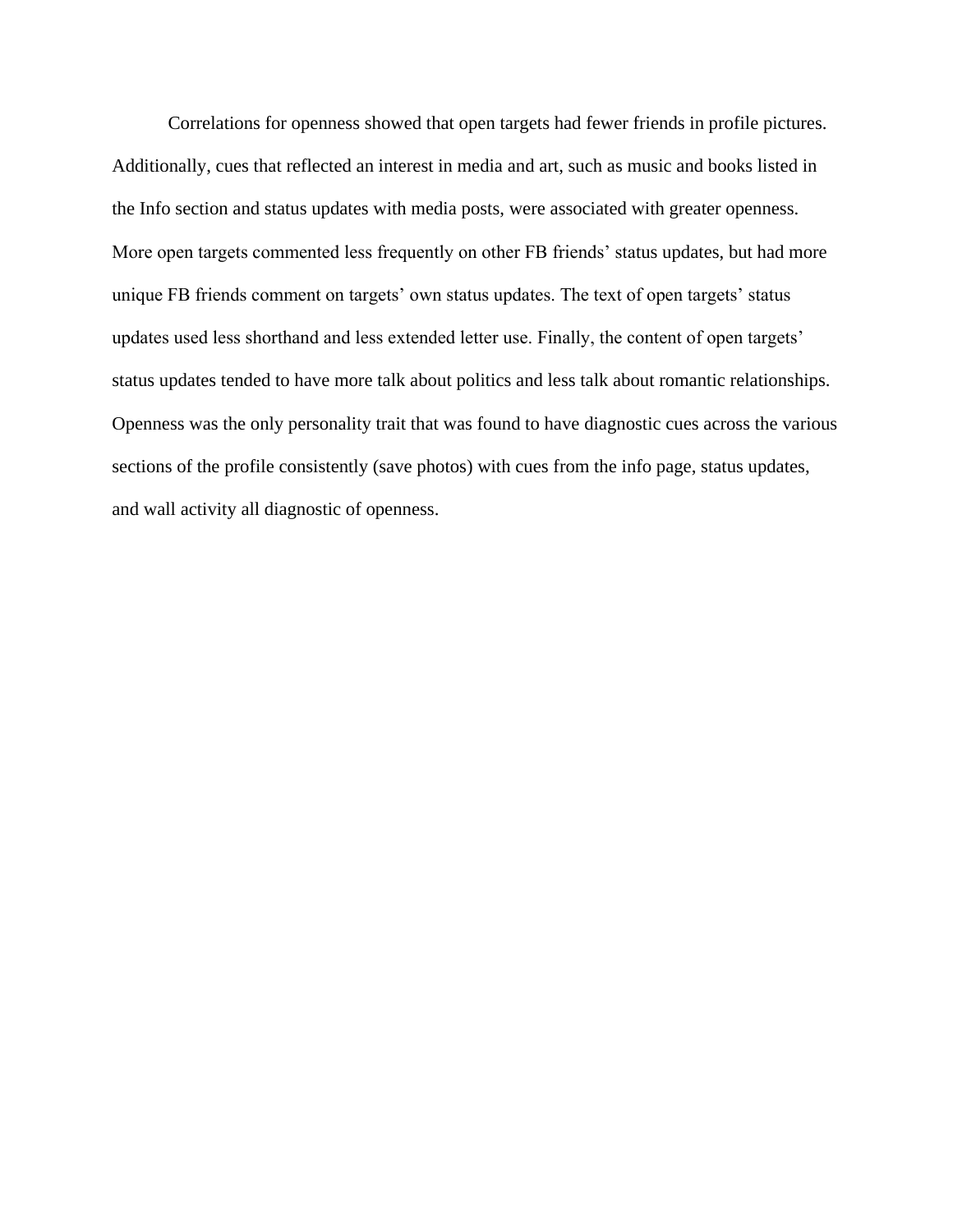

# **Diagnostic Warrants**

RQ4 queried whether at least one diagnostic warrant would exist of all five traits. For extraversion, a diagnostic warrant exists when there is a match between cue validity and cue utilization (see Figure 2 for extraversion example). Results suggest that total FB friends and number of friends in pictures corresponded both with how extraverted people present themselves on FB and how observers judge extraversion. These findings match up with prior research on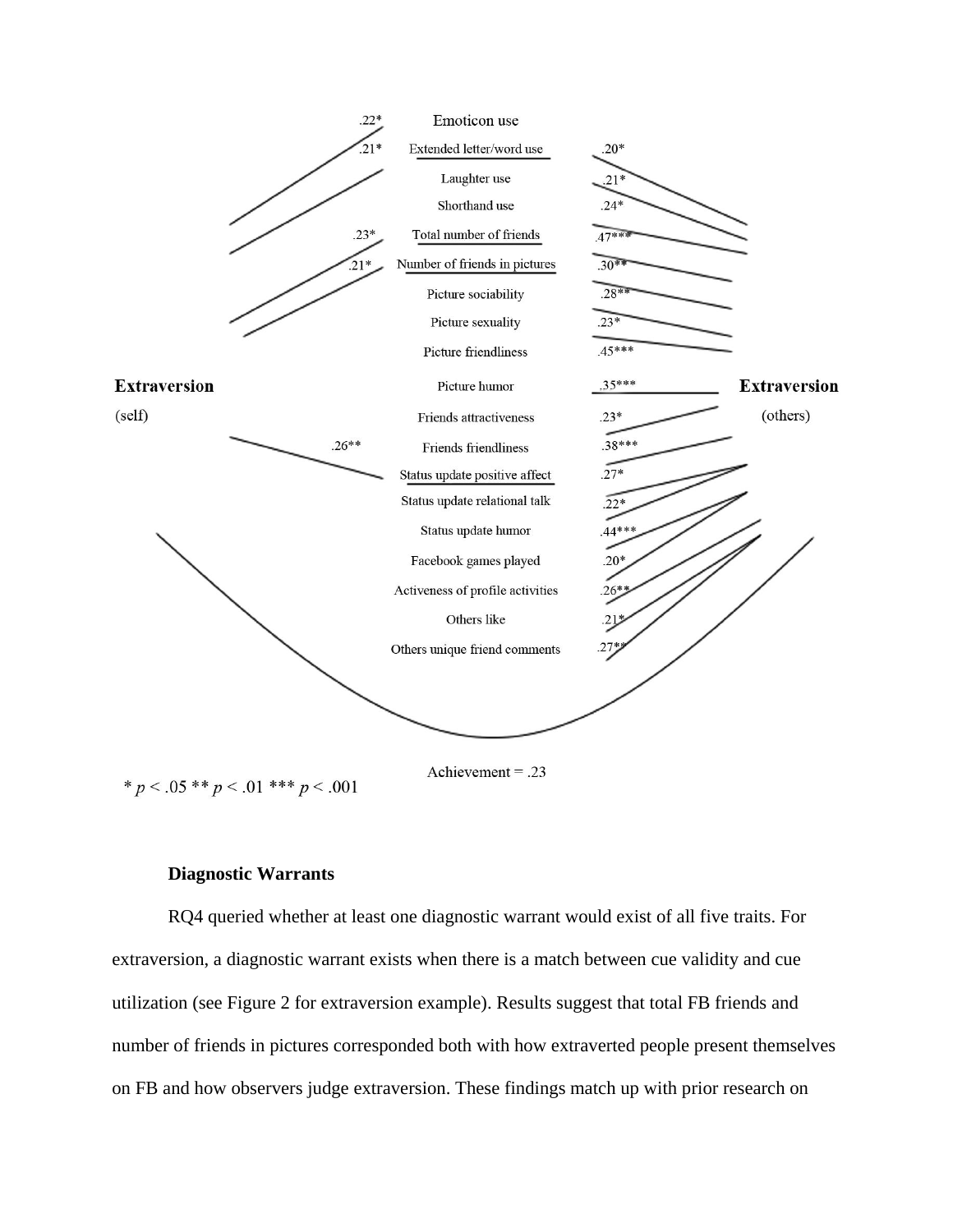perceived warrant value (i.e., Antheunis and Schouten, 2011; Tong et al., 2008), and diagnostic warrants (Gosling et al., 2011). Positive affect on status updates and wall posts were diagnostic warrants for extraversion, matching cues on personal web pages (Marcus et al., 2006).

There were five diagnostic warrants for openness, including listing music and books in the Info section and sharing more media through status updates. Additionally, openness was related to posting more political status updates. Interestingly, making fewer comments on FB friends' posts was diagnostic of openness on FB. There were four diagnostic warrants for target agreeableness. Agreeableness was successfully detected by observers through profile picture friendliness, and by having fewer posts in general, specifically media and news posts. There was just one diagnostic warrant for conscientiousness, and none for neuroticism. The single diagnostic warrant for conscientiousness was other-generated: the degree to which targets' FB friends supported targets' status updates. In response to RQ4, all personality traits but neuroticism had at least one diagnostic cue.

RQ5 explored the relationship between perceived warrant value and cue validity. This was answered calculating vector correlations between cue utilization and cue validity correlations for each personality trait (see Table 1). The vector correlations tested the association between the direction and strength of all 53 cues for cue utilization and the direction and strength of all 53 cues for cue validity. This establishes whether the correlations between stranger perceptions and cue use were related to the correlations between targets' personality and cue use. Vector correlations were significant overall, and were highest for openness, extraversion, and neuroticism. This suggests that the use of cues by targets and the use of cues by observers to judge targets are in agreement for those traits. Additionally, comparisons among the five traits were consistent with past work (Gosling et al., 2002; Marcus et al., 2006), wherein the largest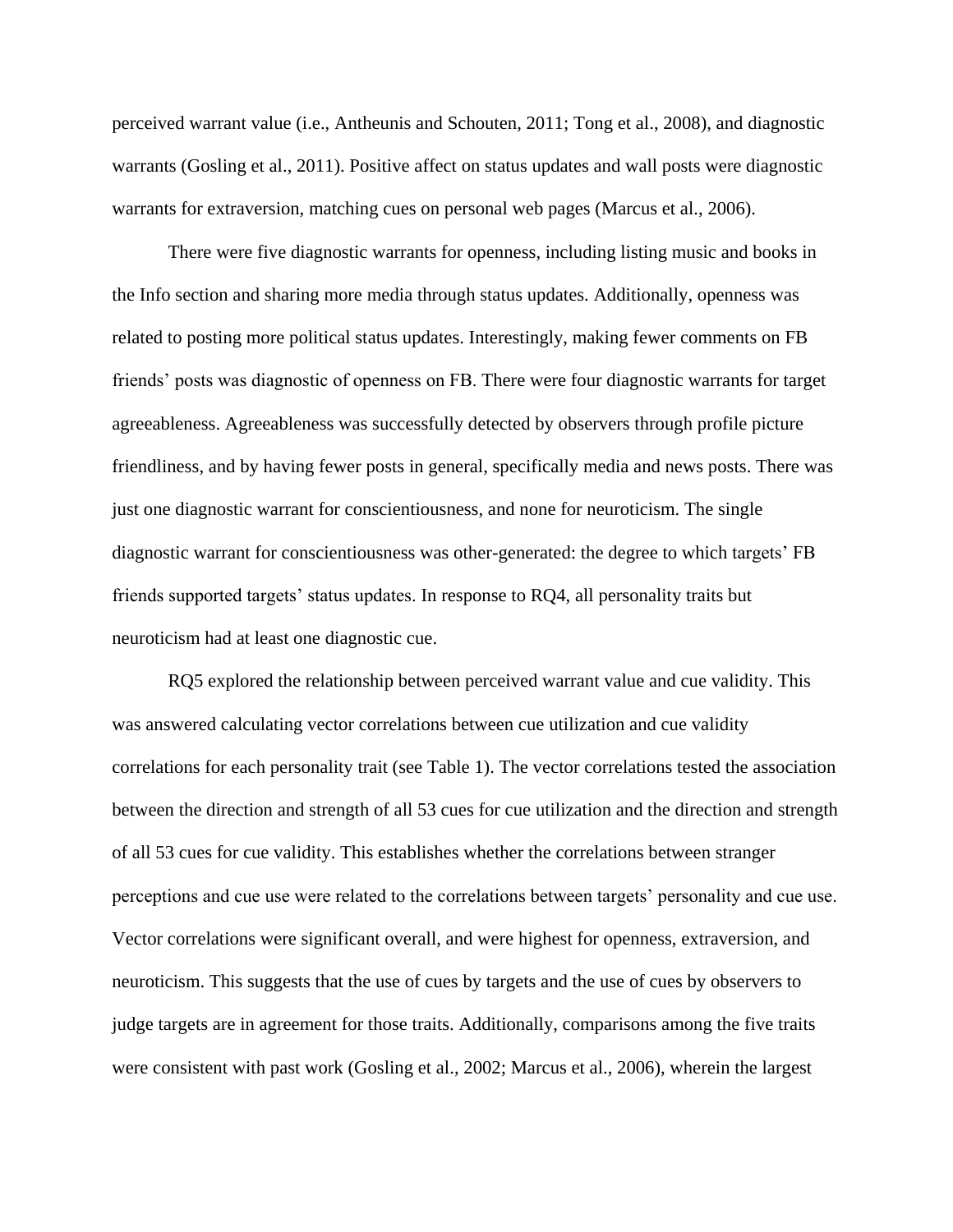vector correlation was with openness and a much weaker correlation was observed for agreeableness. In contrast with Marcus et al.'s analysis of personal web pages, the conscientiousness vector correlation was not significant.

# **Accuracy**

RQ6 queried whether traits with more diagnostic warrants cues would increase perceiver accuracy. To calculate group accuracy, the mean accuracy score for all observers judging all profile owners was calculated (see Gosling et al., 2002). This yielded an overall accuracy score and an accuracy score for each personality trait (Table 1). The mean accuracy score was .21 across all traits, which is significant and comparable to the accuracy in judging personality reported in Marcus et al. (2006) for observers examining personal web pages (*M<sup>r</sup>* = .20) and in Gosling et al. (2002) for observers examining offices ( $M_r = .22$ ). As in past studies (e.g., Gosling et al., 2011), observers' mean accuracy varied by personality trait. Observers were most accurate in estimating targets' agreeableness, and were also accurate in estimating extraversion and conscientiousness. In contrast with Marcus et al., who did not find accurate judgments of agreeableness for personal web pages, results suggest that strangers can accurately judge targets' agreeableness, extraversion, and conscientiousness from a FB profile alone.

In response to RQ6, accuracy and the number of diagnostic warrants were related. Agreeableness and extraversion had significant vector correlations, more diagnostic warrants, and were accurately judged by others. Conscientiousness had one diagnostic warrant, a nonsignificant vector correlation, but was still accurately judged. By comparison, the results for openness and neuroticism were inconsistent: Neuroticism had high vector correlations, no diagnostic warrants, and low accuracy. Openness had high vector correlations, five diagnostic warrants, but low overall accuracy.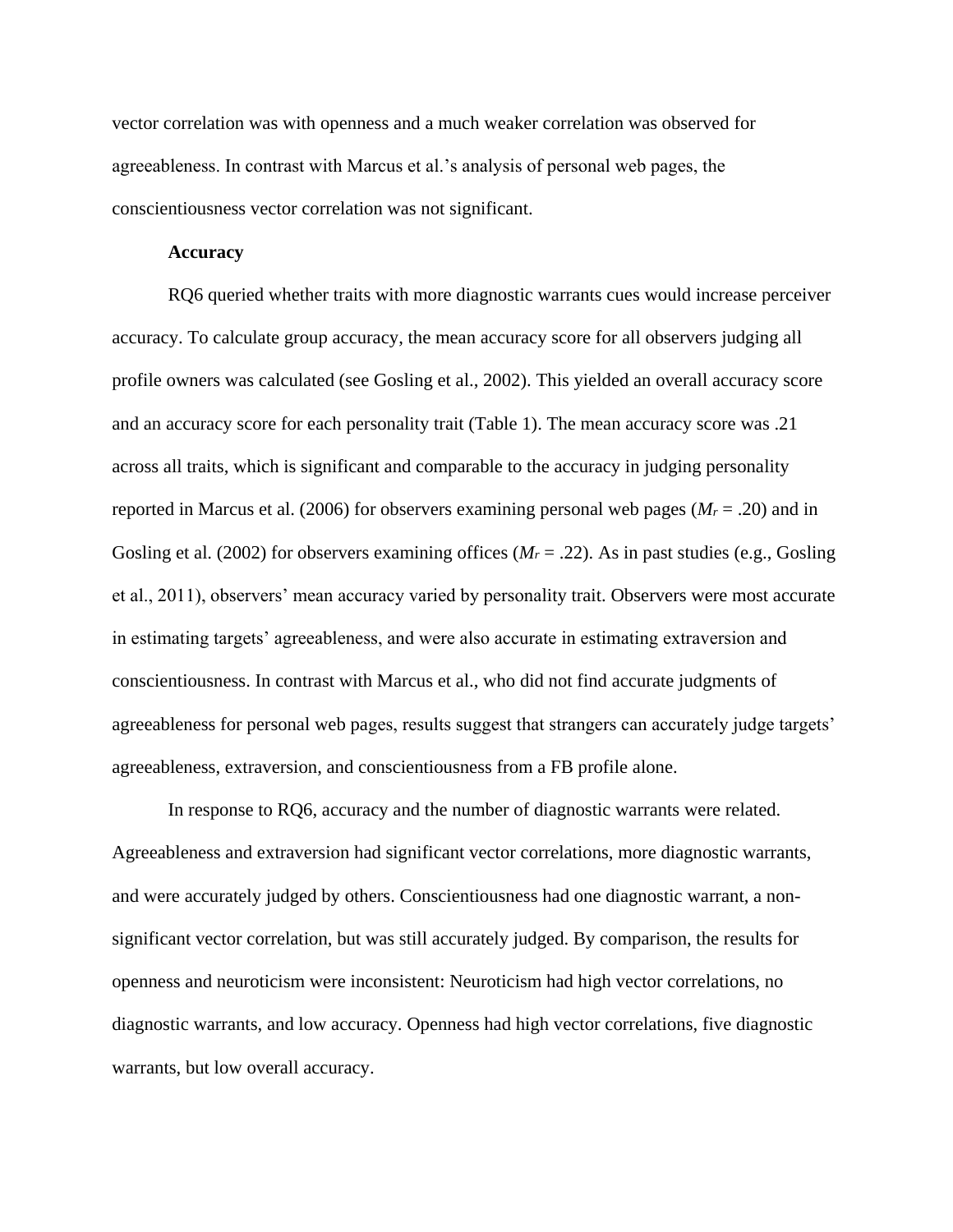### **Discussion**

The purpose of this study was to explore RQs derived from warranting theory and to identify diagnostic warrants of FB users' personality. The lens model analysis revealed which cues on targets' (i.e., profile owners) FB profiles were associated with target personality, which cues were used by strangers to estimate target personality (i.e., perceived warrant value), the match between the two (i.e., diagnostic warrants), and the overall accuracy of strangers' estimates of target personality. These results extend warranting theory in two ways. First, for each personality trait, except neuroticism, one or more diagnostic warrants were identified, which offers evidence for the construct's existence. Second, when more diagnostic warrants were present, targets' personalities were more accurately estimated. This offers evidence for the construct validity of diagnostic warrants.

### **Warrant Credibility and Perceived Warrant Value**

Although it was predicted that other-generated cues would have greater perceived warrant value than self-generated cues, the present investigation found little support for this prediction. The results demonstrated that for all five traits at least one of the three othergenerated cues was related to strangers' perceptions of target personality. However, most of the cues with perceived warrant value were self-generated, found in status updates and the Info section. What explains this generally weak support for perceived warrant value of othergenerated cues? Precedent for weak perceived warrant value for other-generated information can be found in Walther et al. (2009) who identified boundary conditions for warrant credibility. Walther et al. suggest that other-generated information is less valued when forming impressions of extraversion. Furthermore, the concept of warrant credibility assumes motivated action by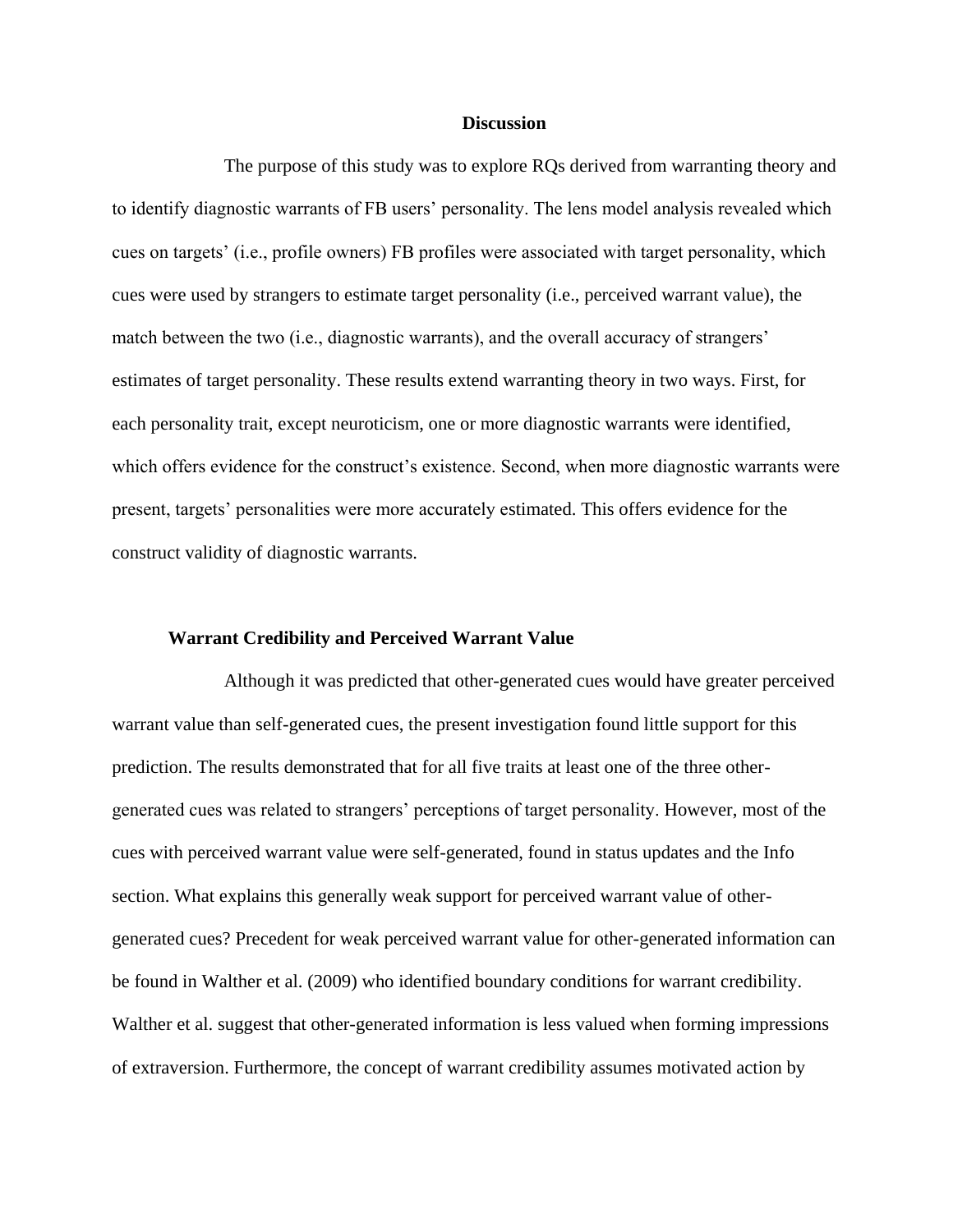perceivers. That is, a credible warrant is sought because perceivers are dubious of a malleable online portrayal of self (Walther and Parks, 2002). Yet, the present study and Marcus et al. (2006) demonstrated that perceivers highly value self-generated claims when forming online impressions. Perhaps observers in lens model studies are insufficiently motivated to accurately estimate target personality. This suggests another boundary condition for warranting theory: motivation to be accurate should moderate the relationship between warrant credibility and perceived warrant value. Other-generated cues might be more likely to show greater perceived warrant value when both motivation and suspicion are high.

In the case of extraversion, the results demonstrated similarities and inconsistencies between this study and past research on perceived warranting value. Some diagnostic warrants in the present confirm past research on perceived warrant value, such as number of FB friends (Antheunis and Schouten, 2011; Gosling et al., 2011; Tong et al., 2008) and the number of people in users' photos (Marcus et al., 2006). Past research on perceived warrant value suggested that photo friendliness and attempts at humor would influence estimates of extraversion (Tong et al., 2008; Utz, 2010). In the present study, those cues had perceived warrant value but were not diagnostic warrants. Although a warrant may be influential when forming an online impression, it might not be actually related to the offline self.

Although the present study was not able to confirm that other-generated cues had greater perceived warrant value in general, in the case of conscientiousness, a single othergenerated cue was the sole diagnostic warrant. Target conscientiousness was associated with greater support from FB friends in response to status updates, and observers used this cue to estimate targets' conscientiousness. Others' support was considered high when the comments of FB friends were more affirming of the posts made by the target. Although conscientious targets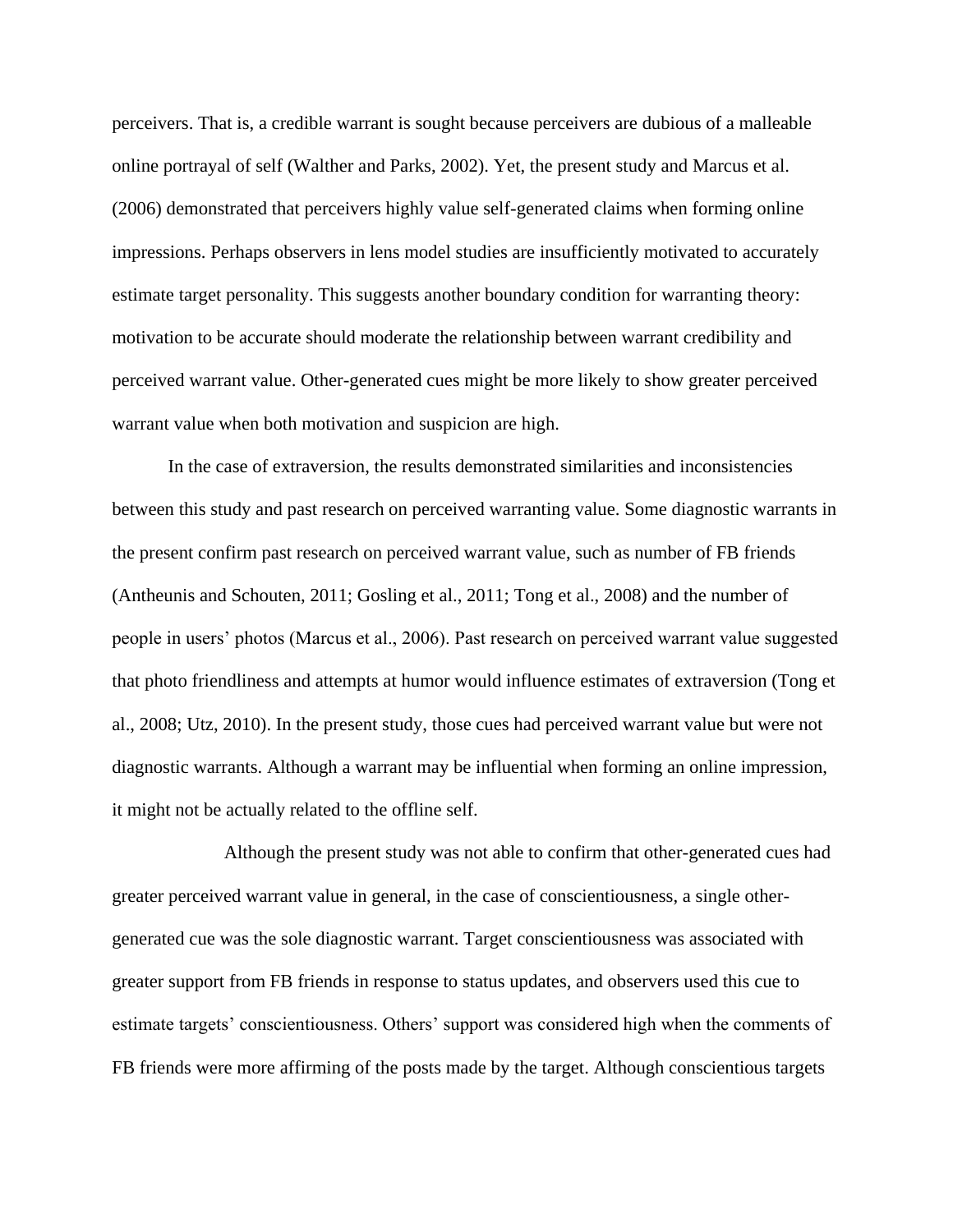ostensibly had no control over how FB friends responded to their posts, they appeared to inspire more support from FB friends than less conscientious targets. Observers, who were strangers to targets, used this other-generated support to estimate targets' conscientiousness. Therefore, friends' support of targets' status updates had high warrant credibility, high perceived warrant value, and diagnostic value as well. This demonstrates that other-generated warrants can more accurately inform impressions than self-generated information.

The general disconnect between strangers' perceptions and truly diagnostic warrants is theoretically relevant to warranting theory and practically illuminating. Although communicators constantly give off certain impressions, they are not always aware of what specific actions convey those impressions. A target could actively use certain FB cues without knowing their effect on perceivers' impressions. The trait neuroticism provides an example. There were 15 cues that were valued by observers when estimating target neuroticism. Although not a single cue was diagnostic of a neurotic disposition, collectively these cues made a strong impression. Identifying warrants with perceived value is useful in understanding what particular cues contribute to inaccurate online impressions, and may provide insight to online communicators and FB users regarding what impressions they are giving off.

# **Diagnostic Warrants and Accuracy**

It was anticipated that when there were more cues that served as diagnostic warrants, perceivers were likely to more accurately assess targets' personality (RQ6). For three traits, the results offered clear support for the relationship between warrant diagnosticity and trait accuracy. For extraversion, there was a significant vector correlation between cue validity and cue utilizations for all 53 cues, there were four diagnostic warrants, and accurate estimations of extraversion by observers. This is in line with Marcus et al. (2006) and Gosling (Gosling et al.,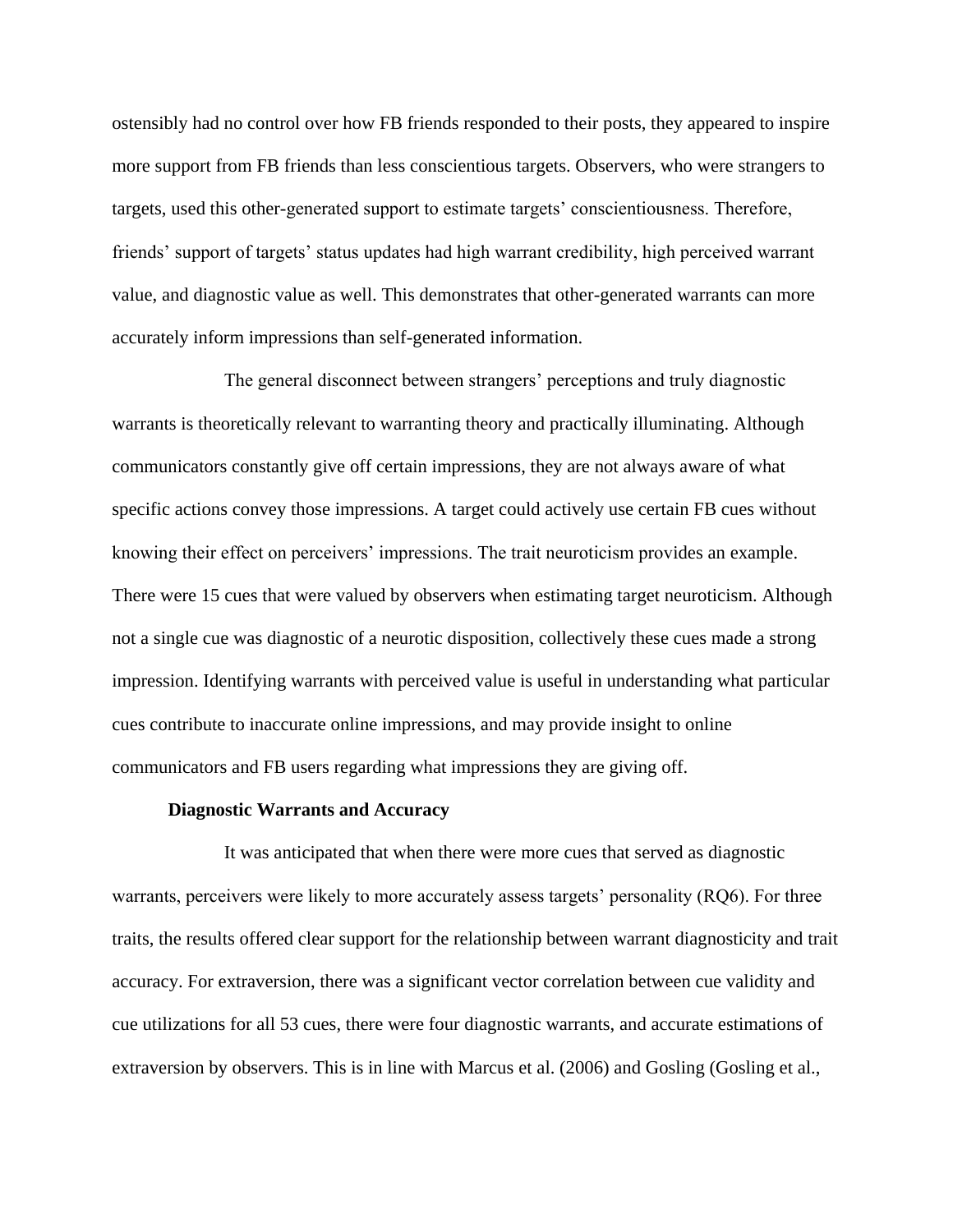2011; Vazire and Gosling, 2004), both of whom found significant accuracy in judging extraversion. The present study also found that conscientiousness had one diagnostic warrant and non-significant vector correlations, but target conscientiousness could still be estimated, albeit less strongly. These results are in line with Marcus et al. and Gosling et al. (2011). The trait agreeableness had four diagnostic warrants, and significant accuracy and vector correlations. However, significant accuracy for agreeableness is inconsistent with Marcus et al.'s analysis of personal web pages. What might account for this difference?

For agreeableness, it appears that FB provides observers with diagnostic cues that might not be accessible on a personal web page. Marcus et al. (2006) selected a small sample of personal web pages for their richness and interactivity. For these web pages, agreeableness was more accurately judged than for a random selection of web pages that were less expertly composed. It is possible that the FB profile is rich and interactive in a similar way, which rendered agreeableness more interpretable (see also Gosling et al., 2011). Second, one diagnostic warrant was having a friendly photo. FB prominently displays user photos, and photos are important to users when strangers form impressions (Van Der Heide et al., 2012). According to the present study, targets that did not provide at least one personal photo were judged to be less agreeable. Therefore, the salience of a user photo on FB might convey agreeableness in a way that it does not on a personal web page. Third, the other diagnostic cues suggest that agreeableness may be accurately judged by profile owners' using the FB page judiciously. By not posting media and news stories particularly and by not posting frequently in general, a highly agreeable person may be attempting to avoid posting information that could be contentious or could clutter the newsfeed of FB friends. Since agreeableness can be accurately known through the absence of heavy FB use, this suggests disagreeable individuals use FB excessively and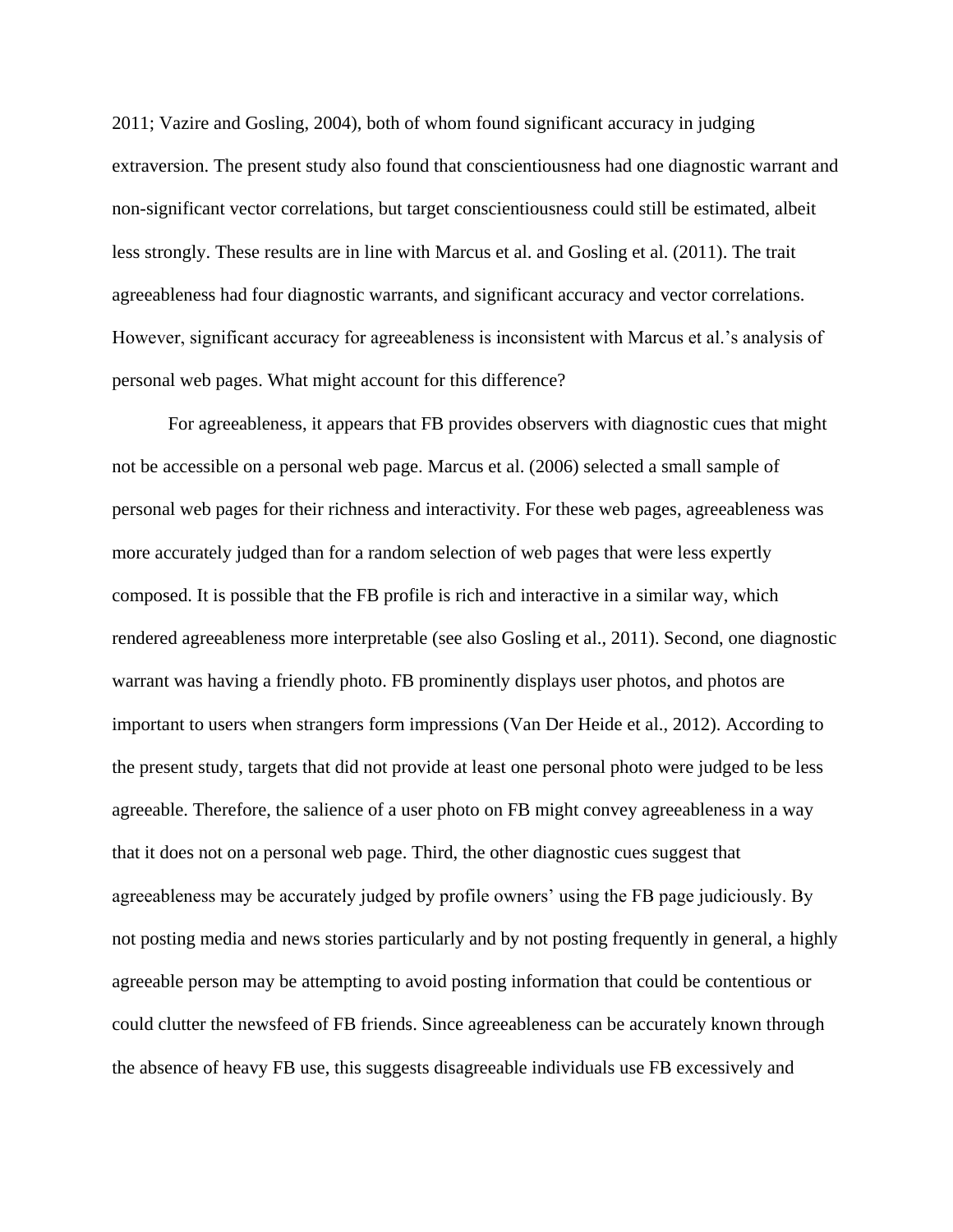observers believe excessive FB use is disagreeable. All three of these explanations speak to the importance of considering the online platform and communal common ground in understanding how impressions are managed and formed online (Ellison et al., 2012).

In contrast to Marcus et al. (2006), openness to experience was less accurately judged from a FB page than from a personal web page. Openness demonstrated an inconsistent relationship between vector correlations and accuracy, wherein vector correlations were high but accuracy was low. One explanation is that observers may have had to look more deeply into a FB profile for information useful for making accurate judgments. Most of the diagnostic cues were found in the Info section, which contains the artistic and personal interests of the profile owner. This means the most predictive information about openness is buried on FB, quite unlike personal web pages. This explanation is consistent with the pattern between number of diagnostic warrants and accuracy. The vector correlations suggest that there is a very high degree of correspondence between the cues associated with open FB users and cues used by observers to make judgments of openness. The relationship between observer accuracy and vector correlations is typically strong for openness (Gosling et al., 2002), yet in the case of FB, the most relevant cues for estimating openness may be too obscured for observers to accurately judge.

Finally, for neuroticism, the vector correlation was high, there were no diagnostic cues, and accuracy was low. Neuroticism is a trait that is difficult to judge on FB (Gosling et al., 2011), so low accuracy is consistent with past research. Yet, the vector correlations were very high. To identify a diagnostic warrant, a single cue must be significantly related to a trait on both sides of the lens model. Although no single cue reached statistical significance, when taken as a whole the cues related to neuroticism covaried systematically at a level above chance. This indicates that while no one particular cue was a diagnostic warrant, the cues that were used by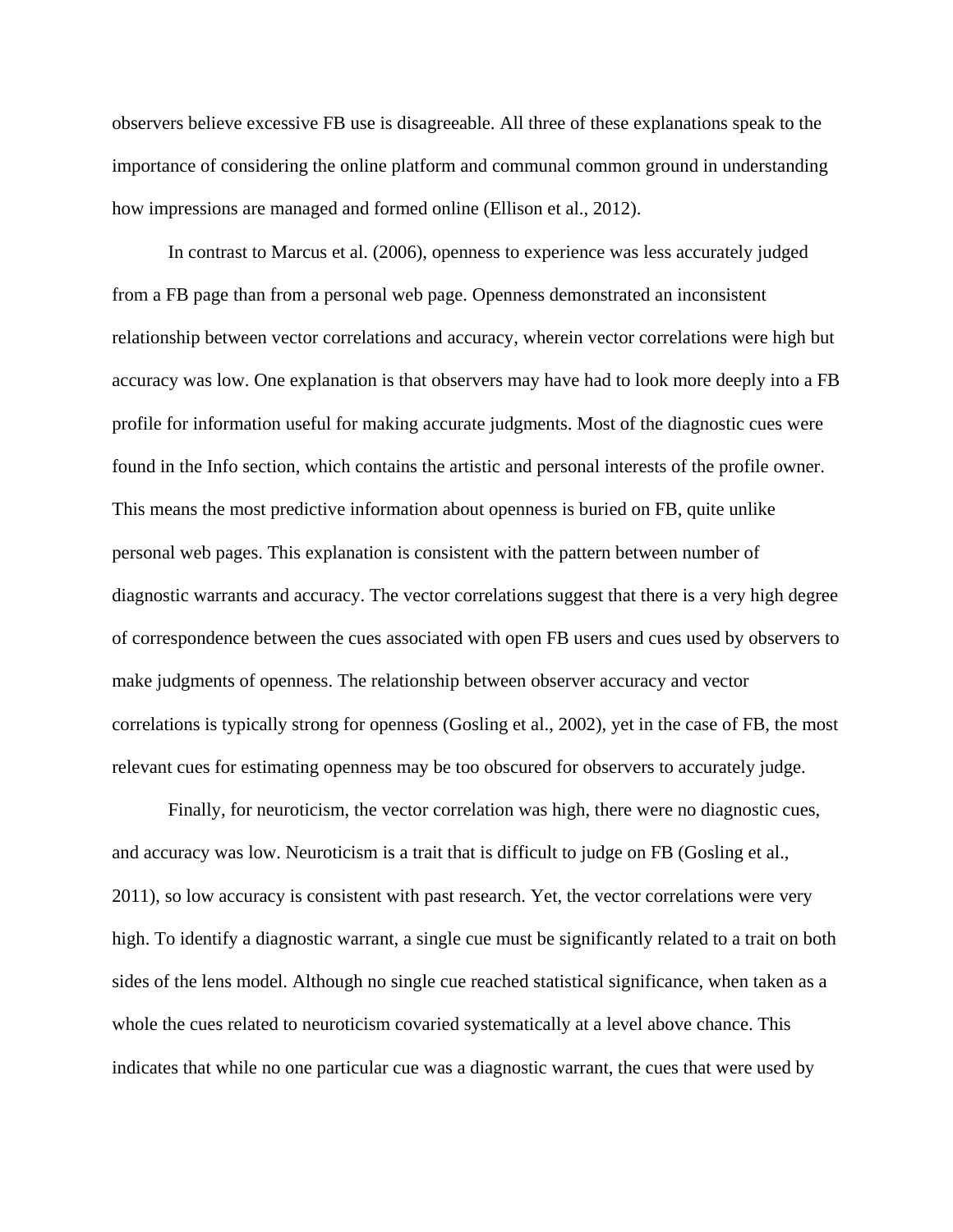neurotic users *as a whole* and employed by observers *as a whole* to judge neuroticism were in correspondence.

# **Limitations**

This investigation could not be in dialogue with past studies on online impression formation that used popularity, social attractiveness, and physical attractiveness as dependent variables (e.g., Antheunis and Schouten, 2011; Tong et al., 2008; Utz, 2010). The choice was made to be in dialogue with past lens model research on personality. Social attractiveness and popularity may be hard for individuals to self assess, thus rendering them useful in determining perceived warrant value, but less so for determining warrant diagnosticity. Additionally, as is a challenge in all lens model studies, some cues on FB were not measured in the present study. It is likely that there are cues relevant for expressing personality and forming judgments that were not included. Yet, cues identified here confirmed past research on the importance of certain cues in making personality judgments (e.g., extraversion: number of FB friends, number of people in photos), and results were largely consistent with Marcus et al.'s (2006) study of web pages.

Three additional methodological limitations should be noted. First, the criterion measure of targets' personality was targets' own self-report. Although the methods of the present investigation are consistent with Marcus et al. (2006), Gosling (Gosling et al., 2011; Vazire and Gosling) used targets' self-report in combination with a personality assessment by a close friend for the personality criterion. This difference should be noted if comparisons are made. Second, the reliability estimates for several cues were quite low, which limits the present investigations' ability to make strong claims. Yet, these reliability estimates are comparable to low reliabilities reported in other studies with less conservative reliability estimates (e.g., Bernieri et al., 1996). Future research should seek to confirm the association between these cues and personality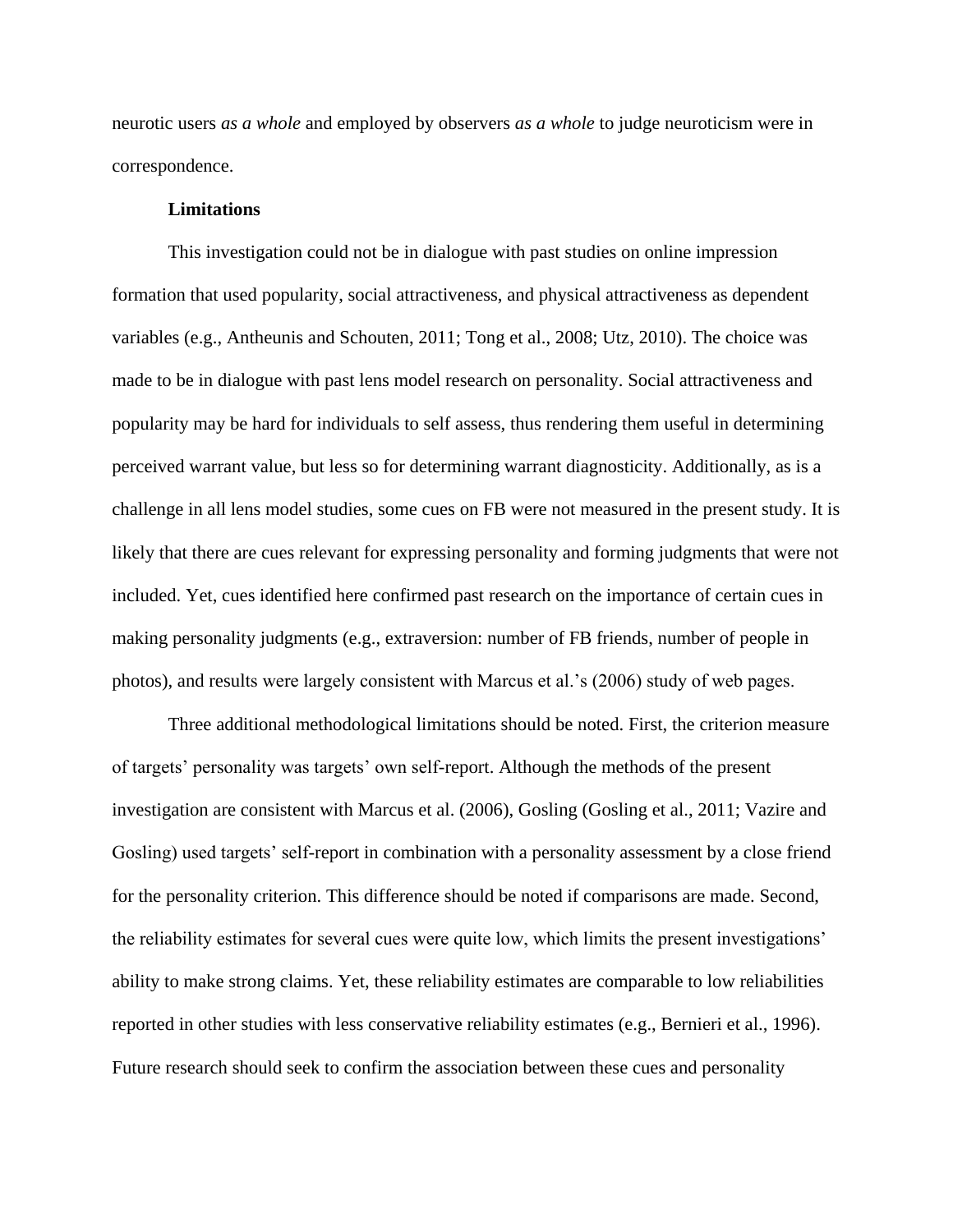estimates. Finally, the cue utilization correlations (i.e., perceived warrant value) were drawn from aggregate estimates of target personality by observers as a whole, rather than an average of the correlations between each observer's estimate of targets' personality and targets' cue use (see Bernieri et al., 1996 for further discussion). Although consistent with past research (e.g., Gosling et al., 2011), this procedure may have increased the effect size of cue utilization correlations, so those correlations should be interpreted in that light.

# **Directions for Future Research**

The present study extends past work in several ways. Although overall accuracy was similar to Marcus et al. (2006) and Gosling et al. (2011), this study was successful at identifying more diagnostic cues and more cues with perceived warrant value, particularly from status updates, which provides guidance for future research. Future research can extend these findings by directly exploring the degree to which users of online communities trust and use certain cues to directly compare warrant credibility to perceived warrant value. By exploring several online communities simultaneously, warranting theory can be applied both within and between online communities and SNS.

Examining diagnostic cues and cue validity correlations, each section of a FB profile page appears to offer important information about personality traits: extraversion from photos and number of FB friends; openness from the Info page; conscientiousness from the comments of FB friends; and agreeableness from judicious use of status updates and infrequent media sharing by the user. Although these are not definitive categories, future research would do well to consider how each section of a profile uniquely contributes to the way impressions of users are formed about particular traits.

In conclusion, the present investigation extends warranting theory by demonstrating that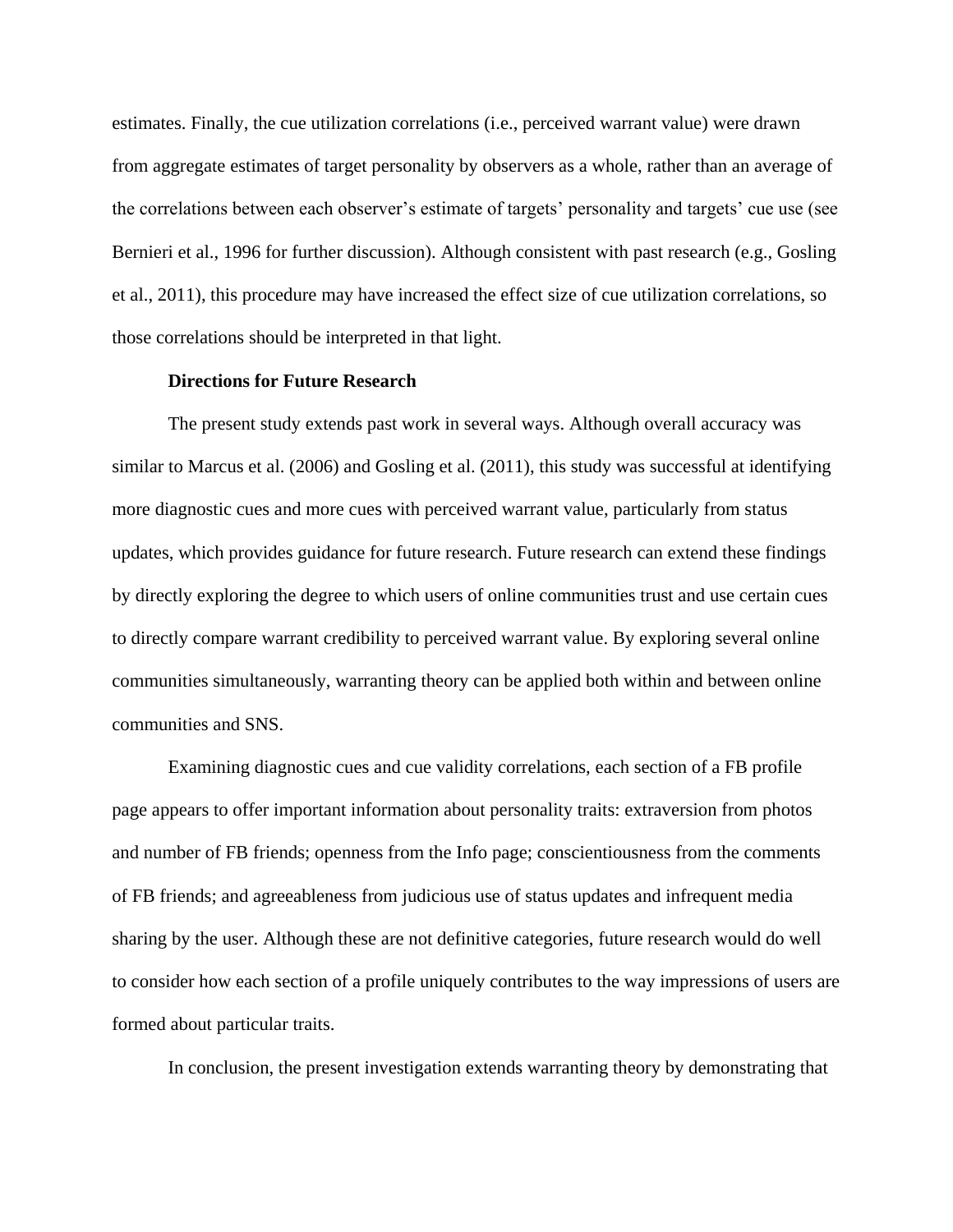credible warrants are not always warrants with the highest perceived value by observers, and that perceived valued warrants are only sometimes diagnostic of personality. This study extends past research beyond the perceived value of a warrant, showing that there are diagnostic warrants on FB. It also illustrates that many diagnostic cues can be found in status updates and FB friends' behavior, which extends past work on FB (Gosling et al., 2011). This study shows the importance of these cues in online impression formation. When more diagnostic cues were present, more accurate judgments of personality were made. Therefore, this study provides evidence that accurately knowing someone only through their FB page is possible, not by using all of the information, but by using the best, most predictive information.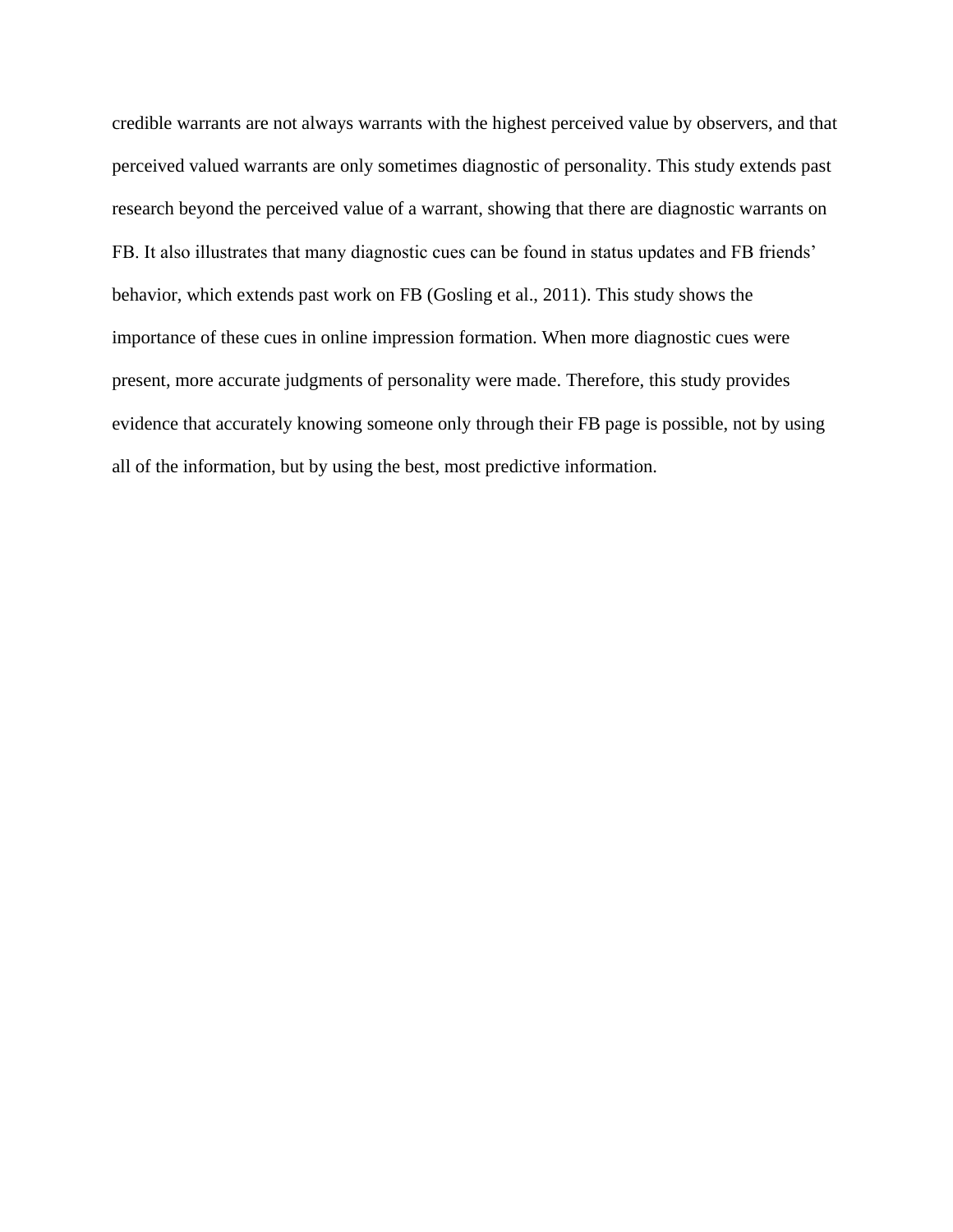### **References**

- Antheunis ML and Schouten AP (2011) The effects of other-generated and system-generated cues on adolescents' perceived attractiveness on social network sites. *Journal of Computer-Mediated Communication* 16: 391-406.
- Bernieri FJ, Gillis JS, Davis JM and Grahe JE (1996) Dyad rapport and the accuracy of its judgment across situations: A lens model analysis. *Journal of Personality and Social Psychology* 71: 110-129.
- Brunswik E (1956) *Perception and the representative design of psychological experiments*. Berkeley, CA: University of California Press.
- Burgoon JK, Blair JP and Strom RE (2008) Cognitive biases and nonverbal cue availability in detecting deception. *Human Communication Research* 34: 572-599.
- DeAndrea DC and Walther JB (2011) Attributions for inconsistencies between online and offline self-presentations. *Communication Research* 38: 805-825*.*
- Ellison NB, Hancock JT and Toma CL (2012) Profile as promise: A framework for conceptualizing veracity in online dating self-presentations. *New Media & Society* 14(1): 45-62.
- Ellison NB, Steinfield C and Lampe C (2007) The benefits of Facebook 'friends:' Social capital and college students' use of online social network sites. *Journal of Computer- Mediated Communication* 12: 1143-1168.

*Facebook Newsroom* (2012) Available at:

http://newsroom.fb.com/content/default.aspx?NewsAreaId=22 (accessed 17 April 2012).

Gifford R (2006) Personality and nonverbal behavior: A complex conundrum. In Manusov V and Patterson ML (eds) *Handbook of nonverbal communication*. Thousand Oaks, CA: Sage,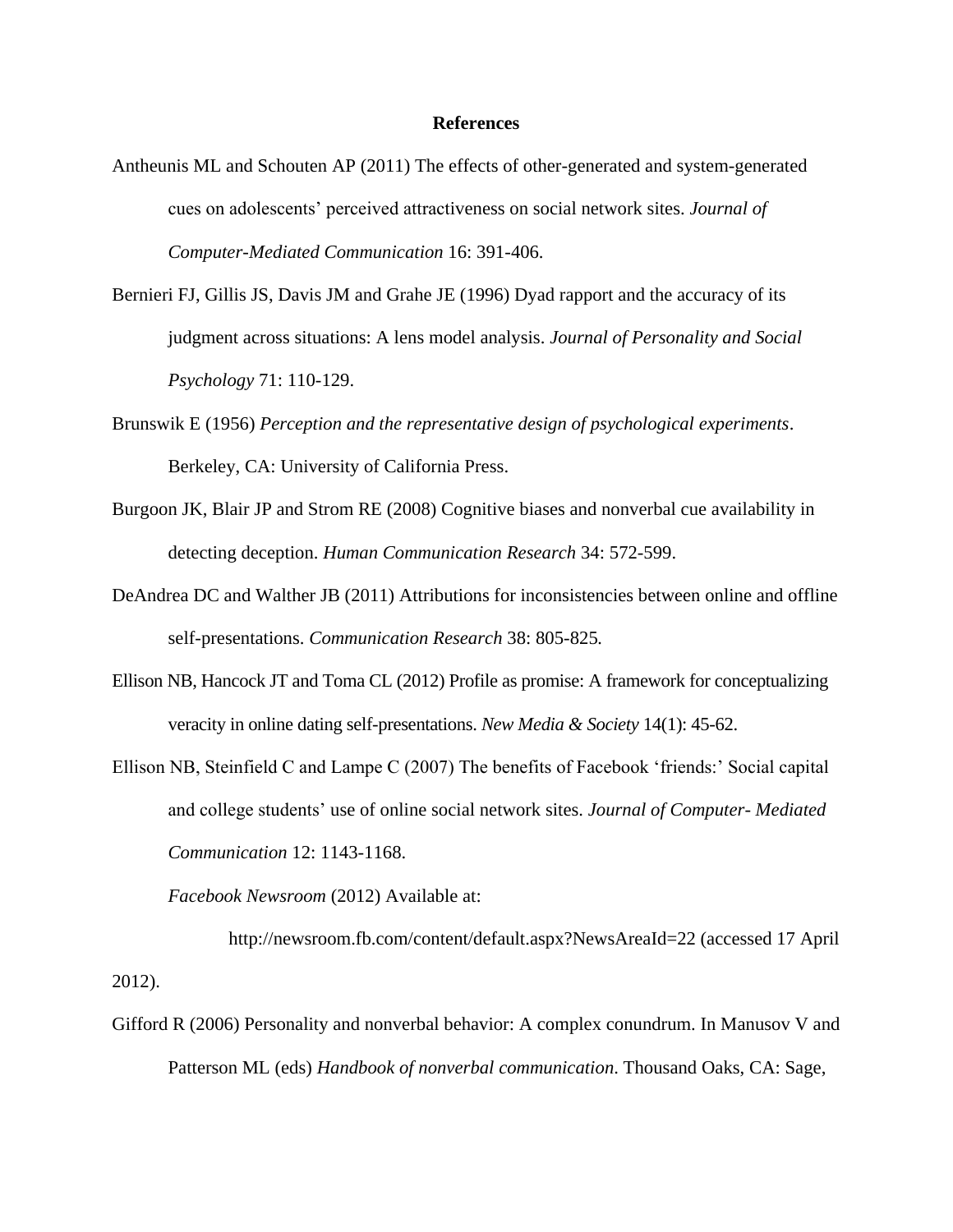pp. 15 -179.

- Gonzales AL and Hancock JT (2008) Identity shift in computer-mediated environments. *Media Psychology* 11: 167-185.
- Gosling SD, Ko SJ, Mannarelli T and Morris ME (2002) Room with a cue: Personality judgments based on offices and bedrooms. *Journal of Personality and Social Psychology*  82: 379-398.
- Gosling SD, Augustine AA, Vazire S, Holtzman N and Gaddis S (2011) Manifestations of personality in online social networks: Self-reported Facebook-related behaviors and observable profile information. *Cyberpsychology, Behavior, and Social Networks* 14: 483-488.
- Hart RP and Carroll C (2011) DICTION 6.0 [Computer software]. Retrieved from [http://www.dictionsoftware.com/index.php.](http://www.dictionsoftware.com/index.php)
- Hayes AF and Krippendorff K (2007) Answering the call for a standard reliability measure for coding data. *Communication Methods and Measures* 1: 77-89.
- John OP, Naumann LP and Soto CJ (2008) Paradigm shift to the integrative Big-Five trait taxonomy: History, measurement, and conceptual issues. In: John OP, Robins RW and Pervin AL (eds) *Handbook of personality*. New York, NY: Guilford Press, pp. 114-158. Marcus B, Machilek F and Schütz A (2006) Personality in cyberspace: Personal websites
- as media for personality expressions and impressions. *Journal of Personality and Social Psychology* 90: 1014-1031.
- Stone AR (1995) *The war of desire and technology at the close of the mechanical age.*  Cambridge, MA: MIT Press.

Tong ST, Van Der Heide B., Langwell L and Walther JB (2008) Too much of a good thing? The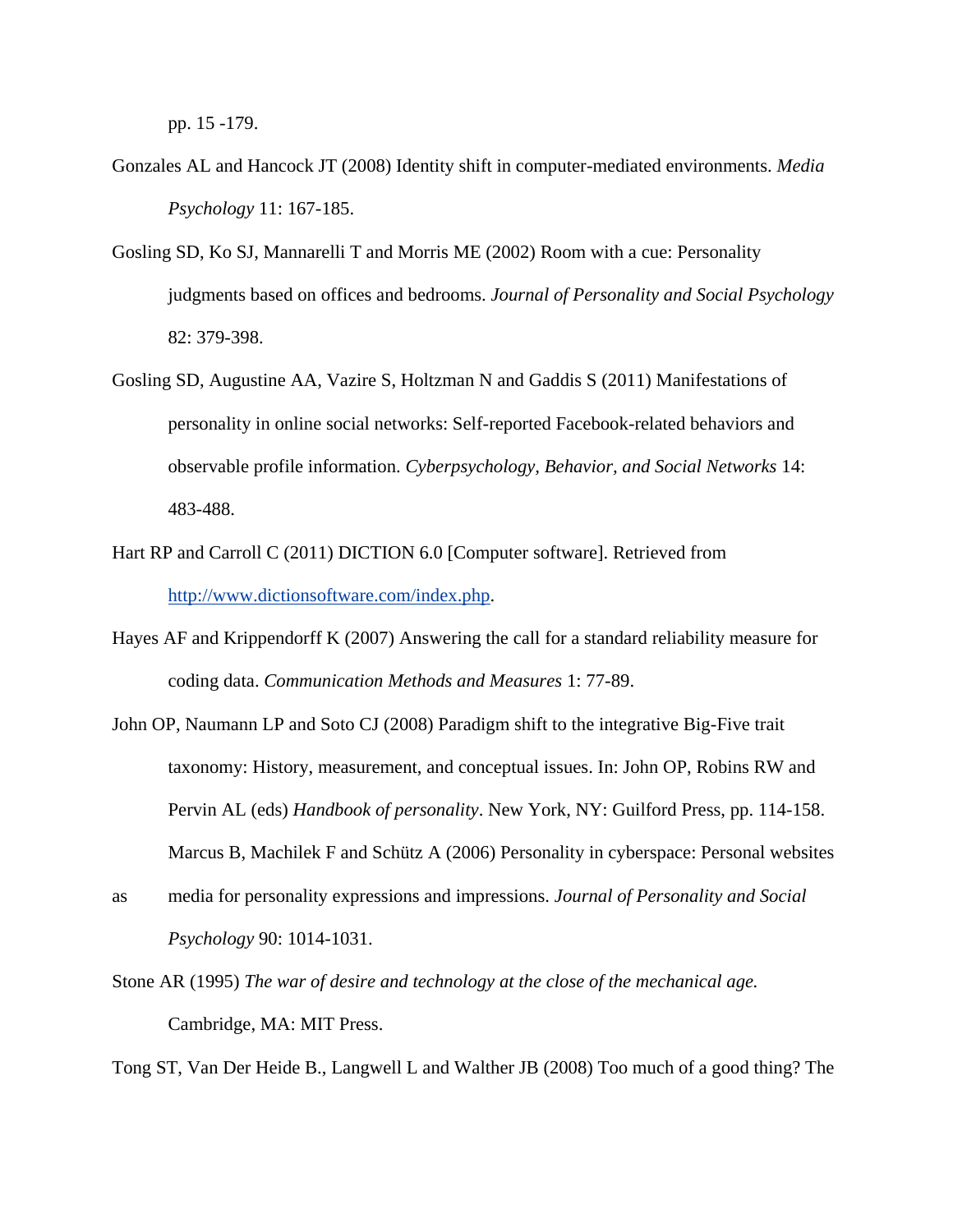relationship between number of friends and interpersonal impressions on Facebook. *Journal of Computer-Mediated Communication* 13: 531-549.

- Utz, S (2010) Show me your friends and I will tell you what type of a person you are: How one's profile, number of friends, and type of friends influence impression formation on social network sites. *Journal of Computer-Mediated Communication* 15: 314-335.
- Van Der Heide B, D'Angelo JD and Schumaker EM (2012) The effects of verbal versus photographic self-presentation on impression formation in Facebook. *Journal of Communication* 62: 98-116.
- Vazire S and Gosling SD (2004) e-Perceptions: Personality impressions based on personal websites. *Journal of Personality and Social Psychology* 87: 123-132.
- Walther JB and Parks MR (2002) Cues filtered out, cues filtered in: Computer-mediated communication and relationships. In: Knapp ML and Daly JA (eds) *Handbook of interpersonal communication* (3rd ed). Thousand Oaks, CA: Sage, pp. 529-563.

Walther JB, Van Der Heide B, Hamel LM and Shulman HC (2009) Self-generated versus

- other- generated statements and impressions in computer-mediated communication: A test of warranting theory using Facebook. *Communication Research* 36: 229-253.
- Walther JB, Van Der Heide B, Kim S-Y, Westerman D and Tong ST (2008) The role of friends' appearance and behavior on evaluations of individuals on Facebook: Are we known by the company we keep? *Human Communication Research* 34: 28-49.
- Westerman D, Van Der Heide B, Klein KA and Walther JB (2008) How do people really seek information about others?: Information seeking across internet and traditional communication channels. *Journal of Computer-Mediated Communication* 13: 751-767.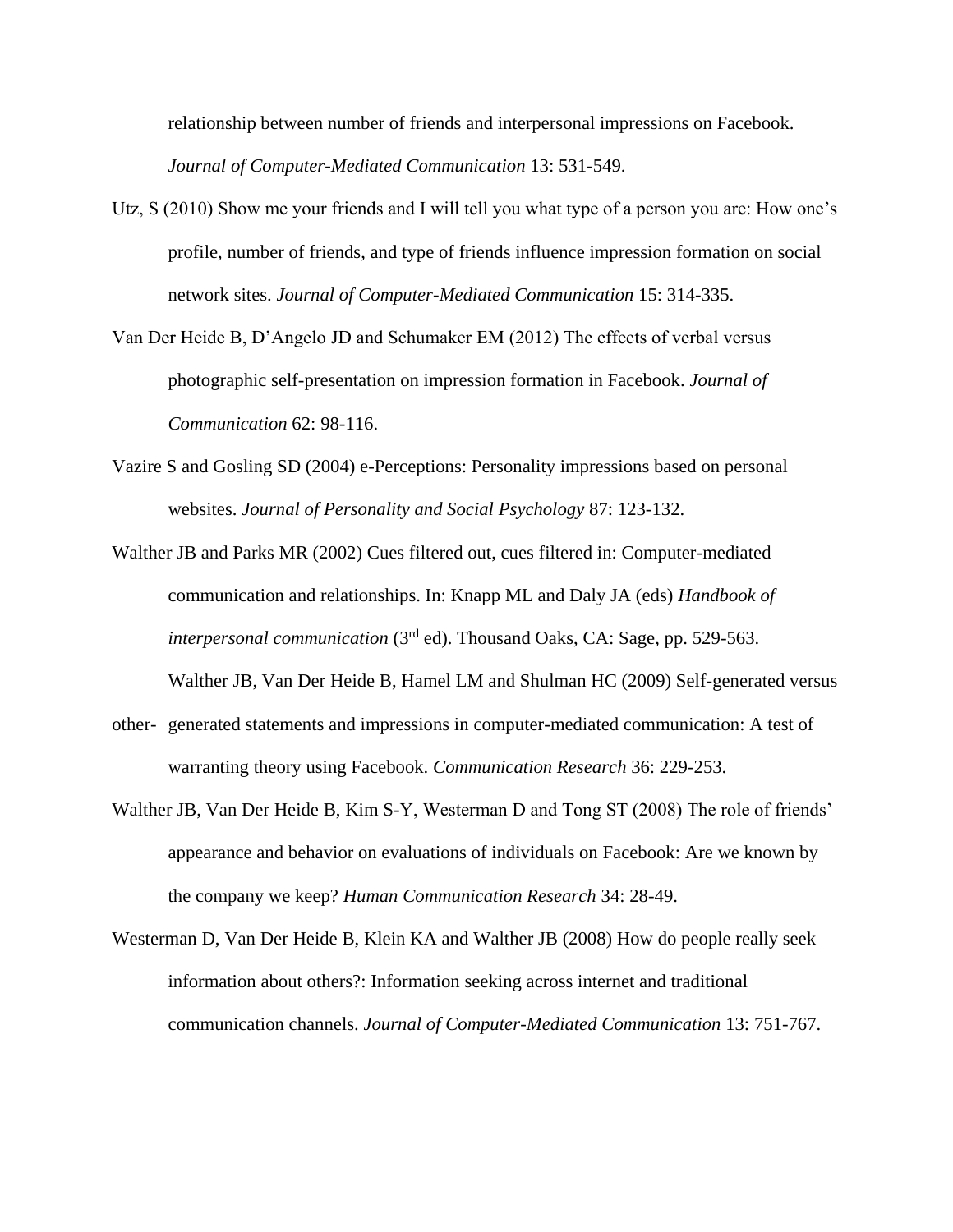| Cue                                               | <b>Reliability</b> | <b>Coders</b>  | <b>Coded As</b>                           | <b>Mean</b> | <b>SD</b> |
|---------------------------------------------------|--------------------|----------------|-------------------------------------------|-------------|-----------|
| <b>Current Profile Picture</b>                    | .97                | $\overline{2}$ |                                           |             |           |
| Profile Picture Younger Age                       | 1.0                | $\overline{2}$ | Y/N                                       | .04         | .21       |
| Profile Picture Not of Person                     | 1.0                | $\overline{2}$ | Y/N                                       | .11         | .31       |
| Past 8 Profile Pictures                           |                    |                |                                           |             |           |
| <b>Picture Friendliness</b>                       | .55                | $\overline{4}$ | 5-point                                   | 2.93        | .66       |
| <b>Picture Attractiveness</b>                     | .57                | $\overline{4}$ | 3-point                                   | 2.91        | .47       |
| Picture Humor                                     | .72                | $\overline{4}$ | 5-point                                   | 1.84        | 1.02      |
| Picture Sociability                               | .77                | 3              | 3-point                                   | 1.59        | .59       |
| <b>Picture Sexuality</b>                          | .71                | 3              | 3-point                                   | 1.11        | .32       |
| Number of Friends in Photo                        | .86                | $\overline{2}$ | Count                                     | 4.92        | 4.13      |
| <b>Friends Attractiveness</b>                     | .34                | $\overline{4}$ | 3-point                                   | 2.87        | .44       |
| <b>Friends Friendliness</b>                       | .50                | 3              | 5-point                                   | 3.13        | .55       |
| Drinking in Pictures                              | .66                | $\overline{2}$ | Y/N                                       | .13         | .31       |
| <b>Information Page</b>                           |                    |                |                                           |             |           |
| <b>Speaks Multiple Languages</b>                  | 1.0                | $\overline{2}$ | Y/N                                       | .06         | .24       |
| <b>Movies Listed</b>                              | 1.0                | $\overline{2}$ | Y/N                                       | .64         | .48       |
| <b>Books Listed</b>                               | 1.0                | $\overline{2}$ | Y/N                                       | .52         | .50       |
| <b>Games</b> Listed                               | 1.0                | $\overline{2}$ | Y/N                                       | .13         | .34       |
| <b>Relationship Status</b>                        | 1.0                | $\overline{2}$ | $1 = \text{In rel.}$<br>$0 = Not$ in rel. | .68         | .47       |
| <b>Total Number of Friends</b>                    | 1.0                | $\overline{2}$ | Count                                     | 523.91      | 385.16    |
| <b>Facebook Games Played</b>                      | 1.0                | $\overline{2}$ | Count                                     | .37         | 1.99      |
| <b>Pictures Posted</b>                            | 1.0                | $\overline{2}$ | Count                                     | 1.75        | 7.46      |
| <b>Activeness of Profile</b><br><b>Activities</b> | .64                | 3              | 5-point                                   | 2.23        | 1.08      |

Appendix A: *All cues coded, Krippendorff alpha reliability, mean, and standard deviations*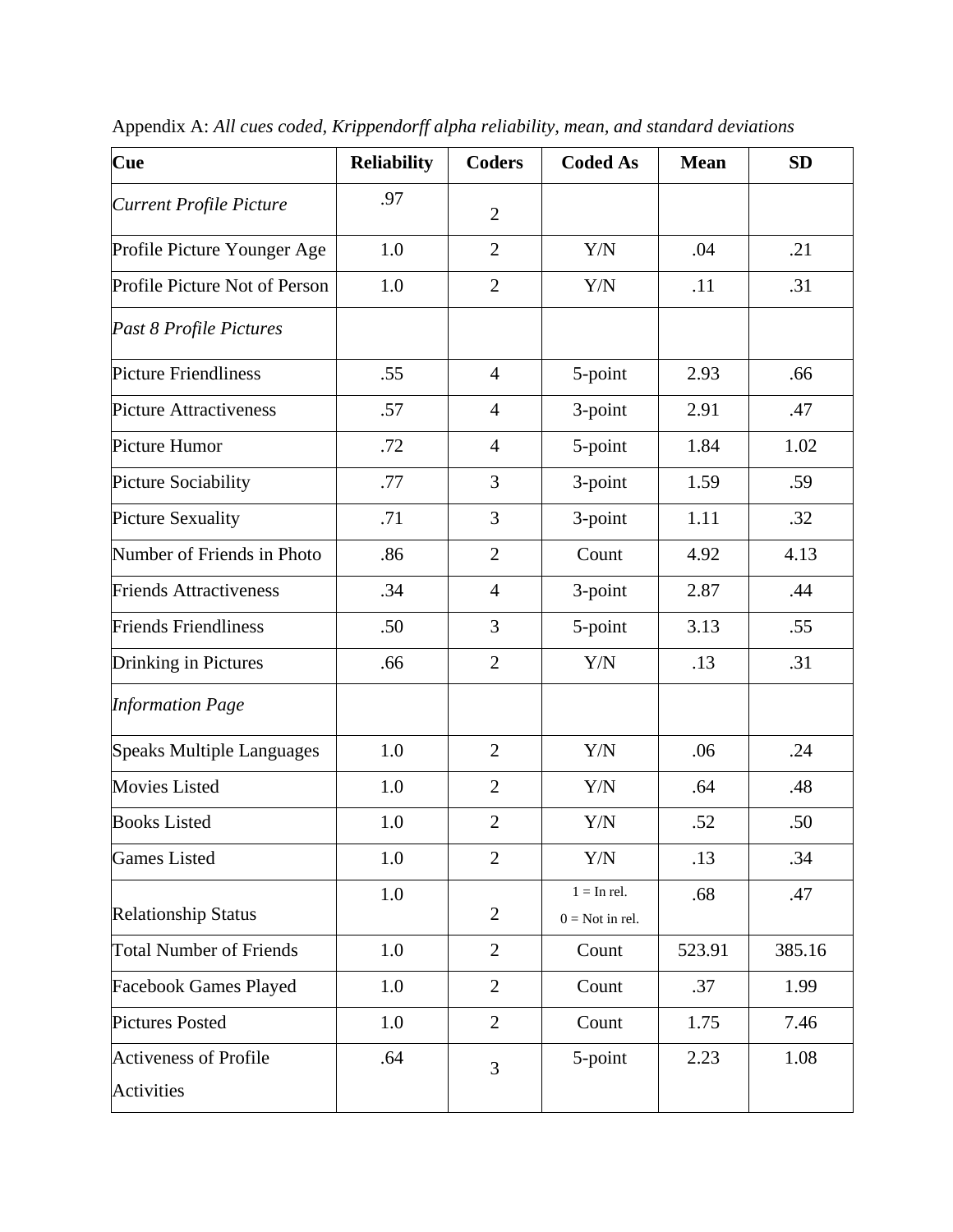| <b>Total Quotes</b>              | .94 | $\overline{2}$ | Count               | 2.47   | 4.81   |
|----------------------------------|-----|----------------|---------------------|--------|--------|
| <b>Religious Quotes</b>          | .75 | $\overline{2}$ | Count               | .10    | .41    |
| <b>Literary Quotes</b>           | .28 | $\overline{2}$ | Count               | .20    | .50    |
| <b>Humor Quotes</b>              | .76 | $\overline{2}$ | Count               | 1.19   | 2.53   |
| <b>Inspirational Quotes</b>      | .53 | $\overline{2}$ | Count               | .63    | 1.43   |
| <b>Movie Quotes</b>              | .48 | $\overline{2}$ | Count               | .38    | 1.23   |
| <b>Song Quotes</b>               | .77 | $\overline{2}$ | Count               | .03    | .19    |
| Text Use                         |     |                |                     |        |        |
| <b>Total Characters</b>          |     | Diction        | Count               | 850.04 | 960.88 |
| <b>Total Words</b>               |     | Diction        | Count               | 152.56 | 174.42 |
| <b>Average Word Size</b>         |     | Diction        | <b>Letter Count</b> | 4.30   | .49    |
| Number of Different Words        |     | Diction        | Count               | 102.17 | 98.37  |
| <b>Emoticon Use</b>              |     | Diction        | Count               | 1.42   | 2.60   |
| <b>Shorthand Use</b>             |     | Diction        | Count               | .93    | 1.35   |
| Laughter Use                     |     | Diction        | Count               | 1.13   | 2.20   |
| <b>Extended Letter/Word Use</b>  |     | Diction        | Count               | 2.03   | 3.83   |
| <b>Status Updates</b>            |     |                |                     |        |        |
| Status Update Positive Affect    | .43 | $\overline{4}$ | 5-point             | 3.22   | .64    |
| Status Update Negative           | .65 |                | 5-point             | 2.06   | .89    |
| Affect                           |     | 3              |                     |        |        |
| <b>Status Update Humor</b>       | .44 | $\overline{4}$ | 5-point             | 2.05   | .70    |
| <b>Status Update Fiscal</b>      | .67 | 3              | 5-point             | 2.90   | .34    |
| Conservative (v. Liberal)        |     |                |                     |        |        |
| Status Update Political at All   | .77 | $\overline{3}$ | 5-point             | 1.39   | .75    |
| <b>Status Update Relational</b>  | .61 |                | 3-point             | 1.19   | .49    |
| Talk                             |     | 3              |                     |        |        |
| <b>Status Update Family Talk</b> | .72 | 3              | 3-point             | 1.24   | .44    |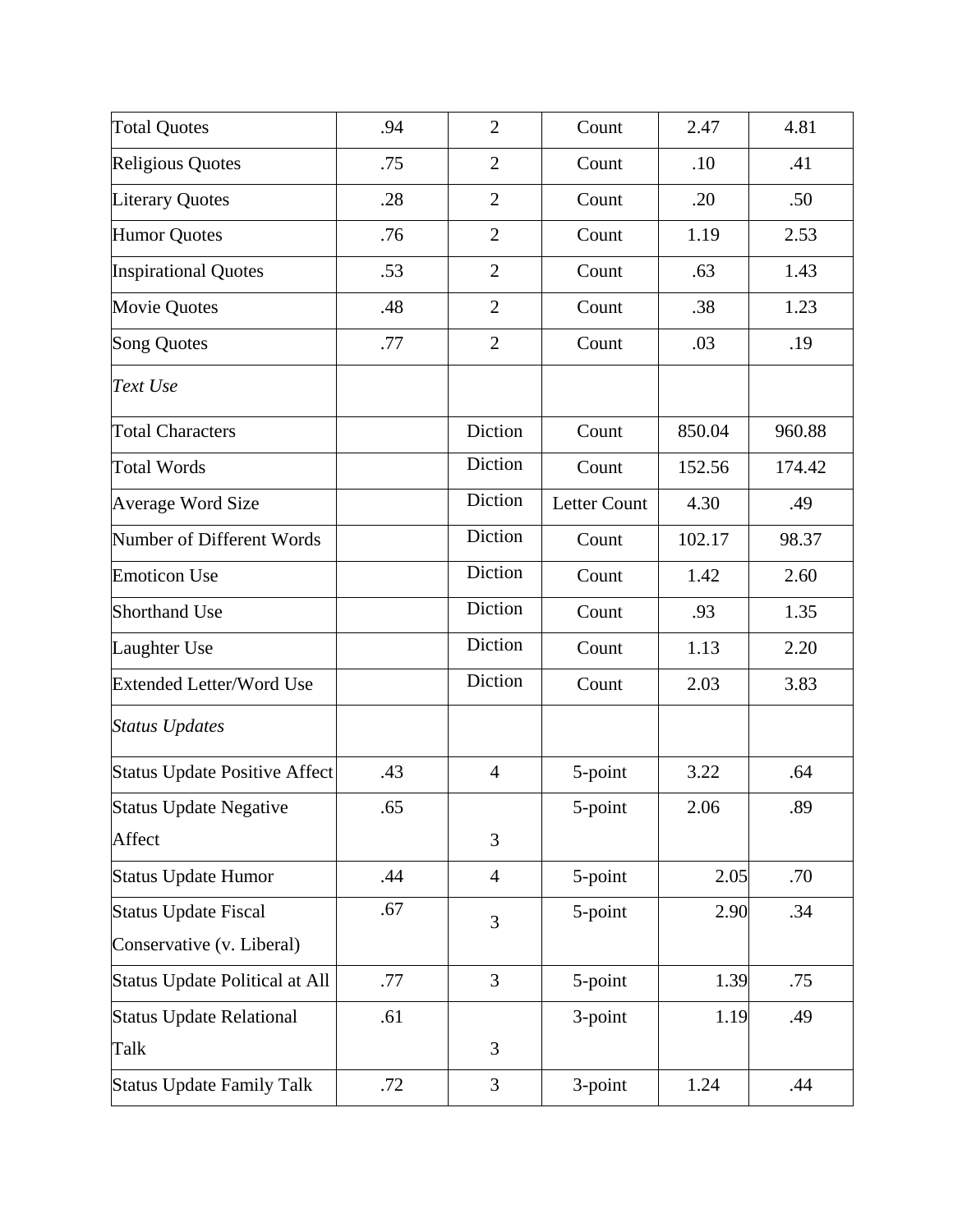| <b>Status Update Emotional</b><br>Support | .57 | 3              | 3-point | 1.42  | .44   |
|-------------------------------------------|-----|----------------|---------|-------|-------|
| Status Update Instrumental<br>Support     | .65 | 3              | 3-point | 1.17  | .38   |
| <b>Status Update Religious</b><br>Quotes  | .53 | 3              | Count   | .10   | .32   |
| <b>Status Update Religiousness</b>        | 1.0 | 3              | 3-point | 1.23  | .61   |
| <b>Status Update Media Posts</b>          | .75 | 3              | Count   | 1.57  | 2.09  |
| <b>Status Update Music Posts</b>          | .59 | $\overline{2}$ | Count   | .19   | .64   |
| <b>Status Update News Posts</b>           | .30 | $\overline{2}$ | Count   | .20   | .54   |
| <b>Wall Activity</b>                      |     |                |         |       |       |
| Comments on Other's Posts                 | .88 | $\overline{2}$ | Count   | 6.30  | 4.22  |
| <b>Total Number of Posts</b>              | .78 | $\overline{2}$ | Count   | 8.78  | 7.67  |
| Others Agreement with Posts               | .33 | $\overline{4}$ | 5-point | 3.39  | .46   |
| Other's likes                             | .97 | 3              | Count   | 12.32 | 19.20 |
| Other's Unique Friends<br>Comments        | .99 | 3              | Count   | 9.54  | 6.78  |